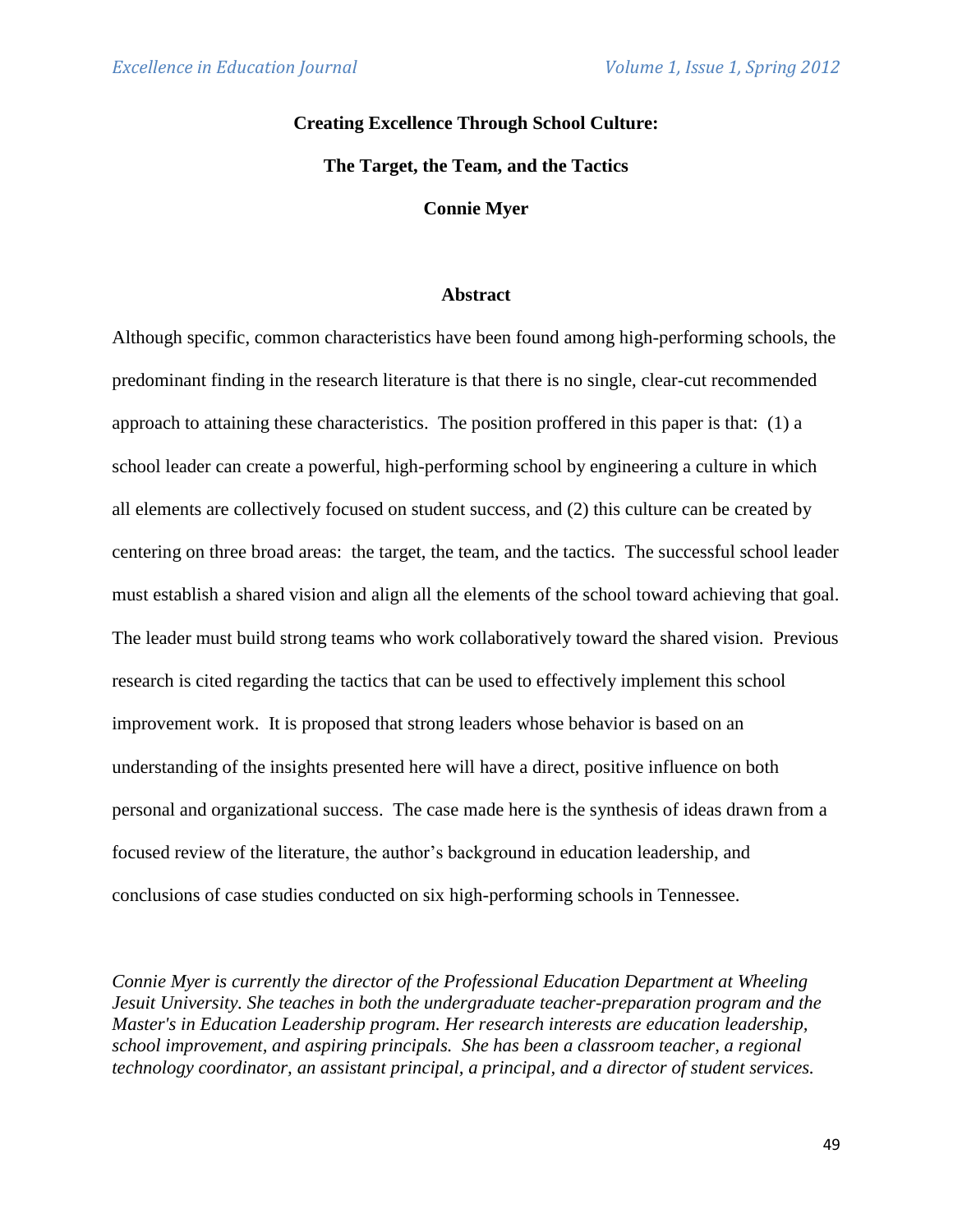Education literature is replete with studies examining high-performing schools across the country and documenting the characteristics they have in common. Although specific, common characteristics have been found, the predominant finding is that there is no single, recommended approach to attaining these characteristics of high-performing schools.

The position proffered here is that: (1) a school leader can create a powerful, highperforming school by engineering a culture in which all elements are collectively focused on student success, and (2) this culture can be created by centering on three broad areas: the target, the team, and the tactics. This position is the synthesis of ideas drawn from a focused review of the literature, the author's background in education leadership, and conclusions of case studies conducted on six high-performing schools in Tennessee. The remainder of this paper presents information to justify the argument.

### **Tennessee High-Performing Schools (THPS) Case Studies**

In 2005, the Appalachia Educational Laboratory (AEL) at Edvantia, a nonprofit education research and development corporation, funded a study conducted by Craig, Butler, Cairo, Wood, Gilchrist, Holloway, Williams, and Moats. The purpose of the study was to identify the common characteristics of high-performing schools in Tennessee, to determine if these features were consistent with what other studies of high-performing schools have reported, and to consider whether any of the identified components had any potential for being used to improve student achievement in low-performing schools.

**Literature Review.** The predominant finding in a review of the relevant research literature in the THPS study reveals that there is no single thing schools can do to become more successful in producing higher levels of student achievement, other than perhaps to engage in years of hard work focused on that improvement. Other findings, which were related to high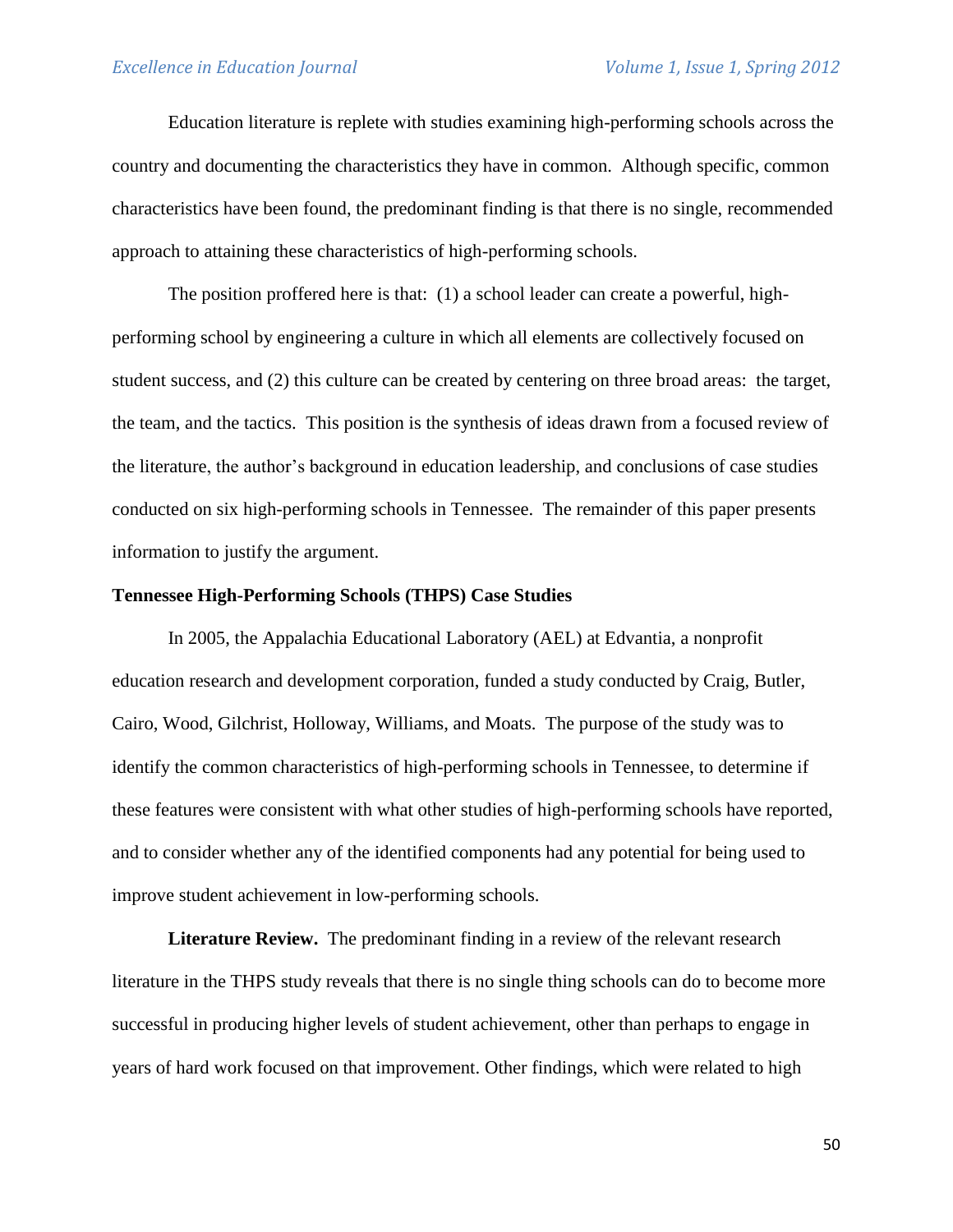expectations, curriculum, instructional time, collaboration and hard work, effective leadership, and parent involvement, were consistent with findings in other studies.

**High Expectations**. Researchers found that high-performing schools typically embrace a culture of high expectations. These high expectations for students generally motivate students to perform at higher levels and support increased student achievement. It is also common that this culture of high expectations is directed at faculty and staff and includes regular students as well as students with special needs.

**Curriculum.** Studies of high-performing schools indicate that these schools focus on the curriculum and work to ensure that their curriculum, instruction, and assessment are aligned with applicable standards. Top-performing schools report extensive use of standards to design curriculum and instruction, assess student work, and evaluate teachers.

**Instructional Time**. Studies of schools in several states have found that faculty in highperforming schools maximize the amount of time spent on instruction by structuring the school day efficiently and creating additional time for instruction. This was accomplished variously by structuring the school day to minimize interruptions and transition time and by providing additional instruction time after school or during the summer. Other researchers observed that an academic, instructional focus was a common feature of the high-performing schools they studied.

**Collaboration and Hard Work**. The presence of talented, hard-working, effective teachers was identified by several researchers as a component of high-performing schools. Collaboration or teamwork has been reported as a key feature that hard-working teachers exhibit and is another characteristic commonly observed by researchers in high-performing schools. Also found was that a collaborative attitude tends to characterize the relationships of staff within high-performing schools as well as relationships between the school and outside entities such as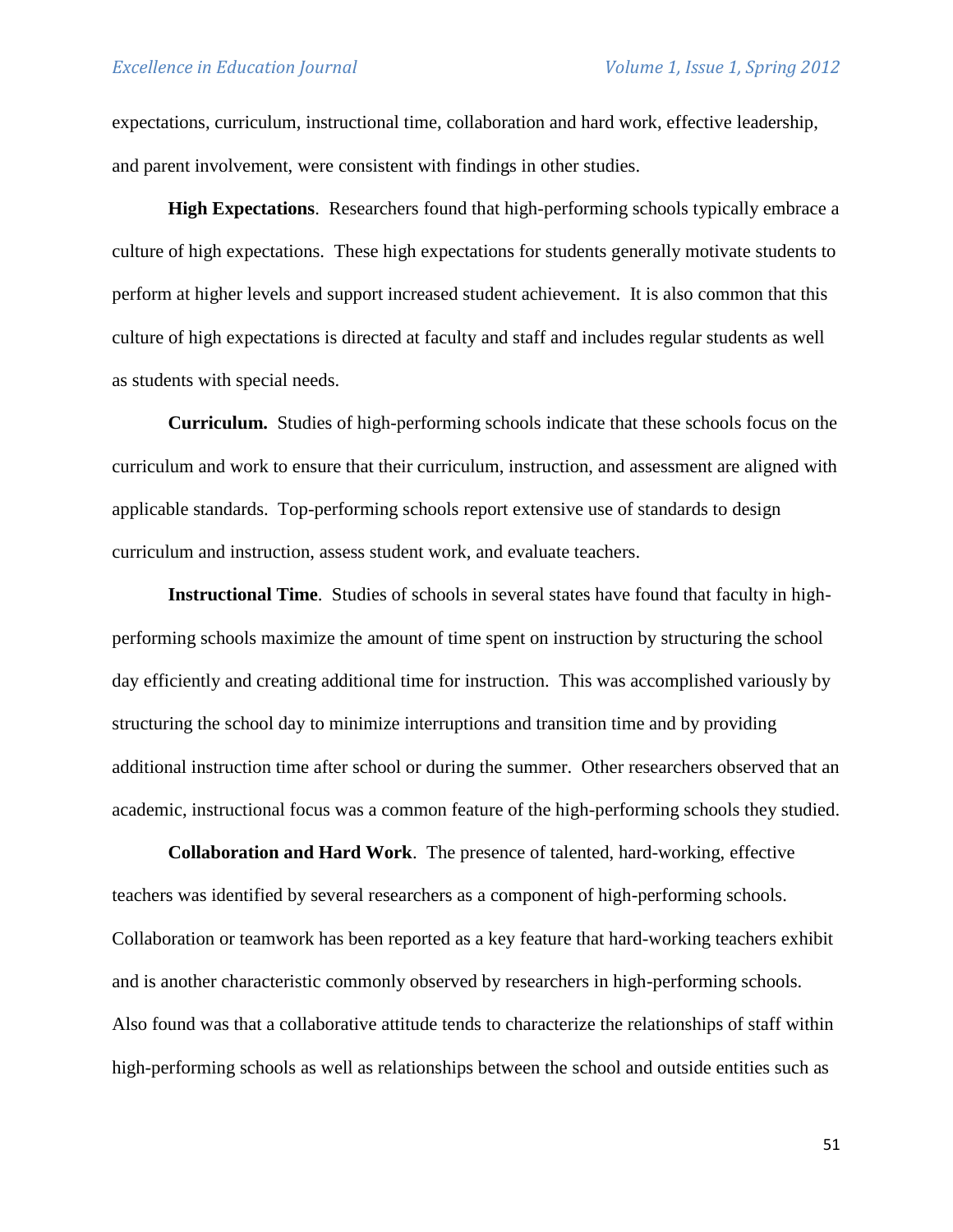the district office and the larger community. Also emphasized was the role of collaborative or democratic decision-making processes.

**Effective Leadership**. Effective leadership is another important characteristic of highperforming schools. A common theme in existing research is that school leaders in successful schools tend to focus on instructional issues. Principals have been characterized as "leaders of learning," and that their direct involvement in the teaching and learning process is critical.

**Parent Involvement**. High-performing schools are frequently found by researchers to have high levels of parent involvement. Whereas the nature of the involvement varies from school to school, it was noted that high-performing schools tend to work to actively involve students' parents in the teaching and learning process.

**Other Factors**. Other characteristics and practices identified by researchers as being associated with high-performing schools include: (1) purposeful teacher hiring practices, (2) effective use of resources, and (3) differentiation or flexibility in instruction.

**Research Methods**. Six schools were selected for the study: two elementary, two middle, and two high schools considered to be high performing based on a set of mathematics and English/language arts performance indicators. A battery of selected surveys was conducted using Edvantia's descriptions of the components of continuously improving schools: learning culture, school/family/community connections, effective teaching, shared leadership, shared goals for learning, and purposeful student assessment. In addition, researchers conducted teacher and administrator interviews and reviewed school documents.

**Findings**. The researchers found that high-performing schools in Tennessee were characterized by dedicated, hard-working teachers who were implementing curricula described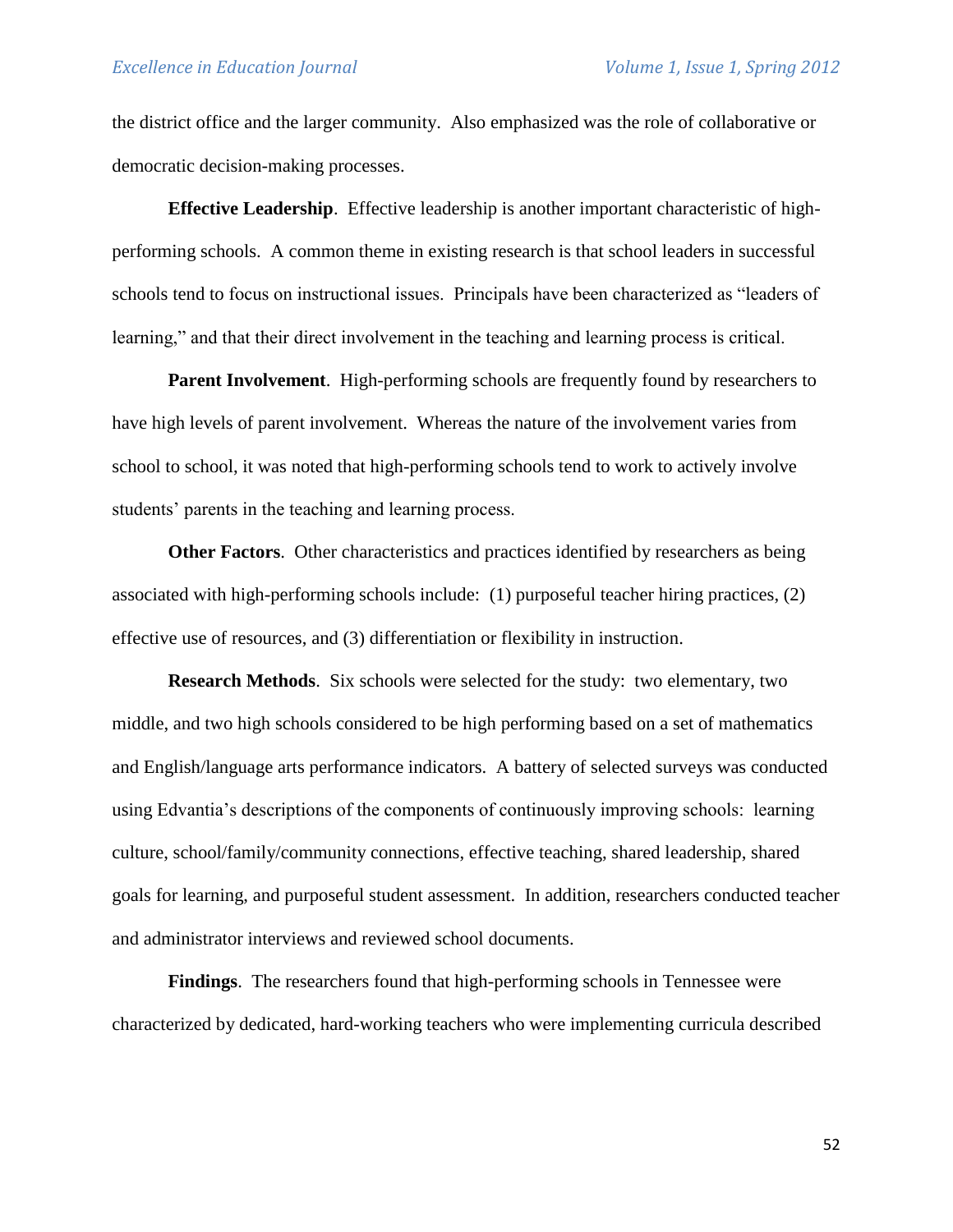as being aligned with state standards and working within school cultures of high expectations for student and teacher performance.

School leaders in these high-performing schools attempted to make teaching and learning the central focus of the schools. Teachers employed multiple assessment strategies and used data to make instructional decisions to implement differentiated teaching strategies in order to meet the learning needs of their students. All of these things occurred in an environment of strong parent interest and community support, and continuous improvement is the norm. Decades of study by various researchers and organizations support these findings as common to highperforming schools.

**Recommendations**. As a result of the study, researchers advised leaders of lowperforming schools to: (a) emphasize high expectations for student behavior and learning; (b) emphasize high expectations for teachers; (c) work hard with dedicated effort; (d) focus on effective teaching; and (e) involve the parents. Each of these recommendations is well documented and supported in the relevant research literature. However, there was no single, definitive method for improving a school that could be recommended (Craig, J., Butler, A., Cairo, L., Wood, C., Gilchrist, C., Holloway, J. Williams, Moats, S., 2005).

The notion proposed in this paper is that the school leader can make immense strides in school improvement by focusing on the transformation of the school culture. Herein is the explanation of a proposed three-pronged approach—the target, the team, and the tactics—to shaping a school's culture that will form the foundation of a powerful, high-performing school.

### **Three Important Elements of Transforming a School Culture**

The only thing of real importance that leaders do is to create and manage culture, according to Schein (1992). An academically effective school is distinguished by its culture: a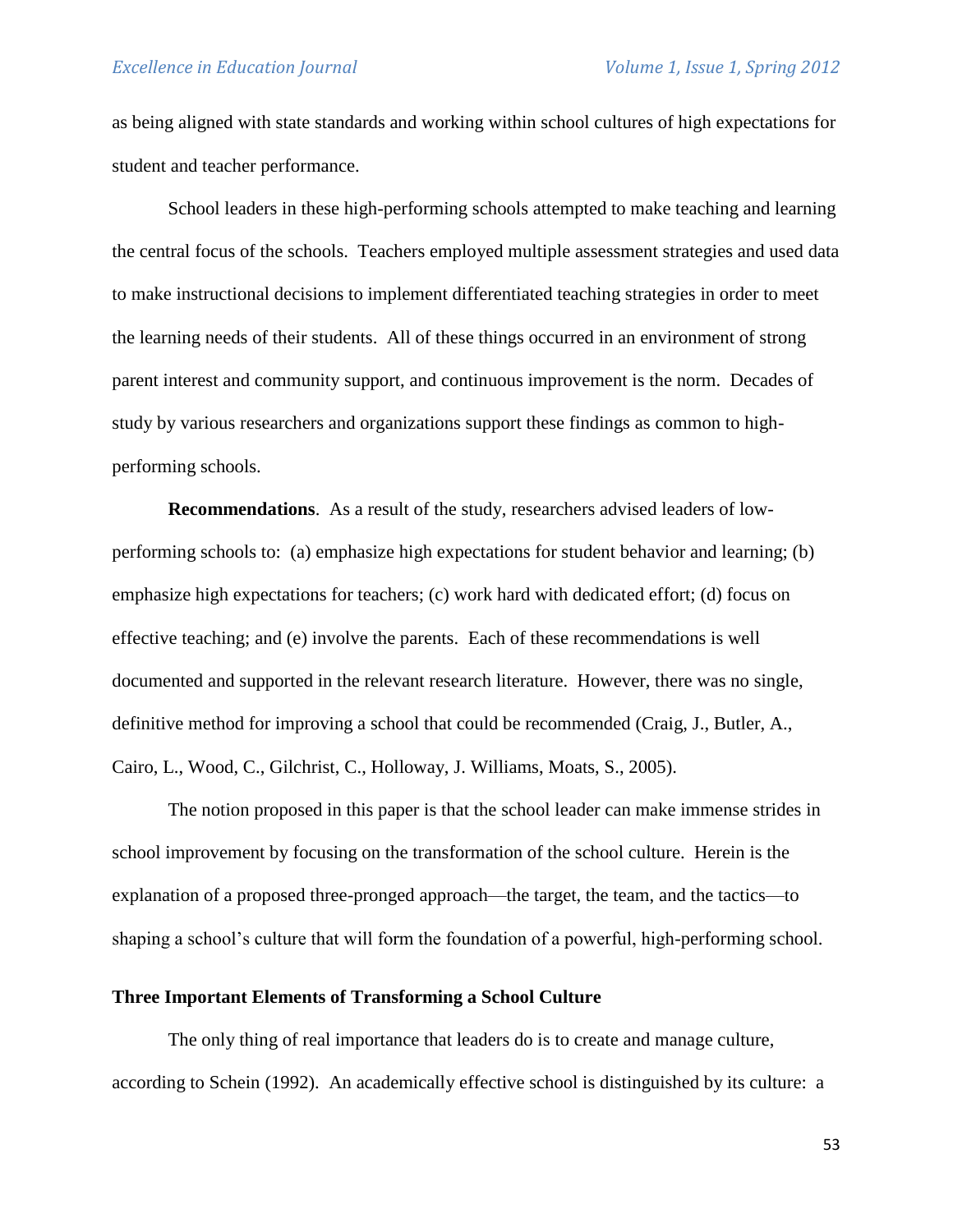structure, process, and climate values and norms that channel staff and students in the direction of successful teaching and learning (Purkey & Smith, 1989). This kind of powerful school has a strong sense of collective identity and community spirit that can carry it through extraordinarily tough times (Kouzes & Posner, 2003). Creating such a school is imperative for the school leader, who can achieve it by focusing on the target, the team, and the tactics to transform the school culture.

The term *target* refers to a shared, unique vision of the ennobling possibilities for what the school could be. The term *team* refers to everyone involved with the school producing the human resource synergy that gives the group the ability to outperform even its best individual member (Buchanan & Huczynski, 1997). The term *tactics* refers to the thoughtful means by which the school leader can create a culture of success in which both students and teachers flourish. The design of a high-performing school culture begins with establishing the target.

**The Target**. The terms *target*, *vision*, *mission*, *objective*, and *purpose* are often used interchangeably. In any case, developing an ideal vision as a target requires thoughtful planning. The norms of a school, regardless of how they manifest themselves, underscore the point that they should represent a clear, articulated vision of what the school stands for, a vision that embodies core values and purposes (Saphier & King, 1985). You have to know where you are going and be able to state it clearly and concisely. You have to care about it passionately. That all adds up to vision. The vision is the concise statement or picture of where the school and its people are heading and why they are proud of it (Phillips, 1992).

One of the most consistent themes offered by leaders of high-performing schools is that the central principle of the vision for the school is student learning (Patterson & Kelleher, 2005). It is the school's role to improve society by producing literate, self-supporting citizens who make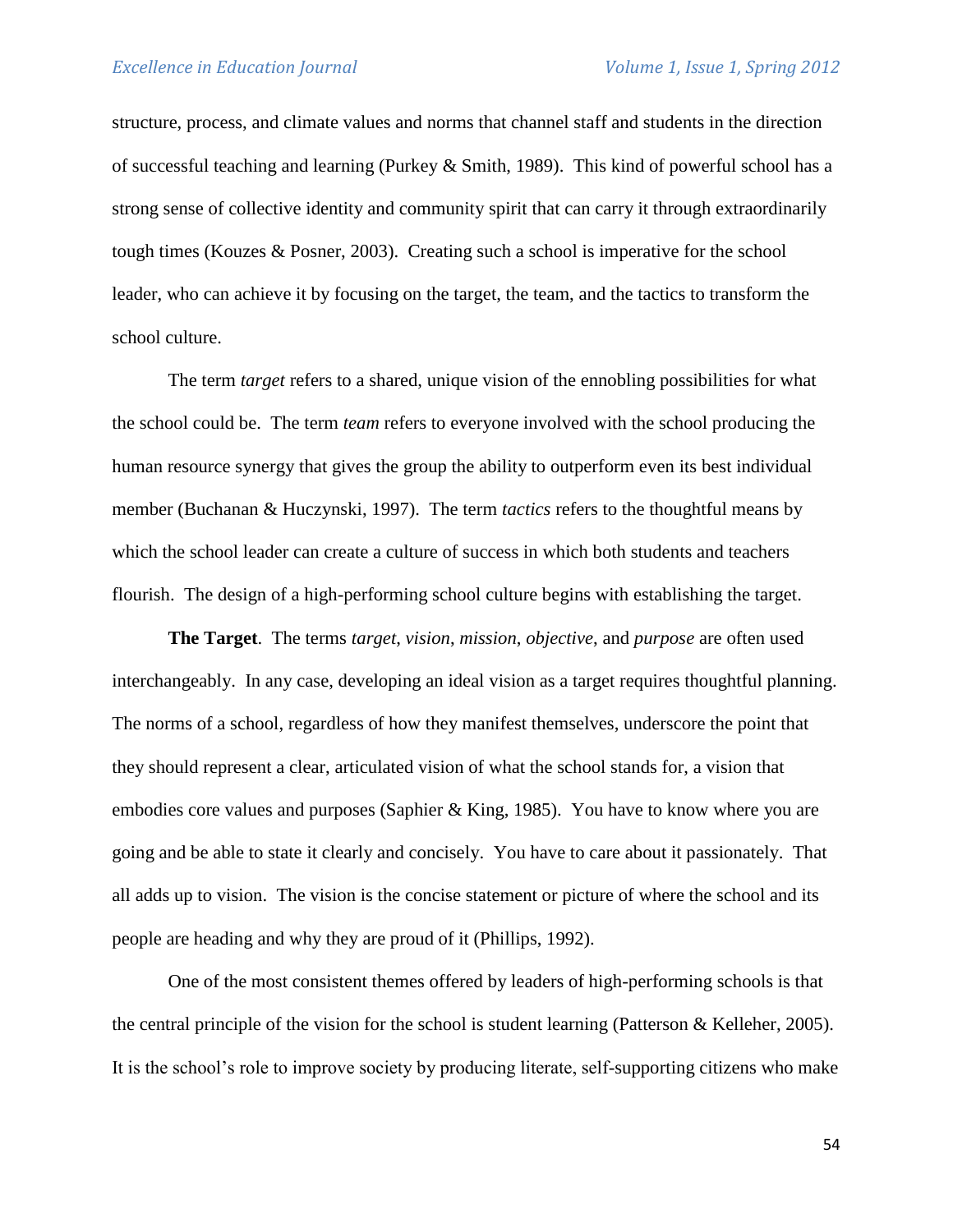a contribution to their world. This role gives a common purpose to all the elements of the school (Wilmore, 2002).

Kouzes and Posner (2003) encourage leaders to envision the future and imagine the attractive opportunities that are in store once they and their constituents arrive at the final destination. In some ways, leaders live their lives backward. They see pictures in their mind's eye of what the results will look like even before they have started their project, much as an architect draws a blueprint or an engineer builds a model. Their clear image of the future pulls them forward. Intentional, proactive planning is an important part of the process of establishing a target vision.

The purpose of the planning process is to identify, from among the myriad of things that could be done, those few strategic objectives that, when achieved, would produce previously unattainable results. The planning process is the vehicle for setting priorities. It is also the means by which new ideas, old beliefs, and current practices are put under the magnifying glass. Planning provides a strategic framework for action, but it does not end at the close of the school year. The process is dynamic and continuous. Plans may have to be modified, but if priorities are set, all can continue to stay focused on reaching the target (Kaltman, 1998).

The development of a school vision involves getting faculty, staff members, families, and committee members together to talk, discuss, collaborate, and use data-driven decision making to determine exactly where the campus is now and where it wants to be in the future. The place the school wants to be becomes the campus vision. From that point on, everything the campus does should be aligned with that vision. Develop goals and strategies to achieve it. Align resources and staff development with it. Everything said, done, planned for, or purchased should focus on the achievement of this collaboratively developed campus vision. This does not mean the vision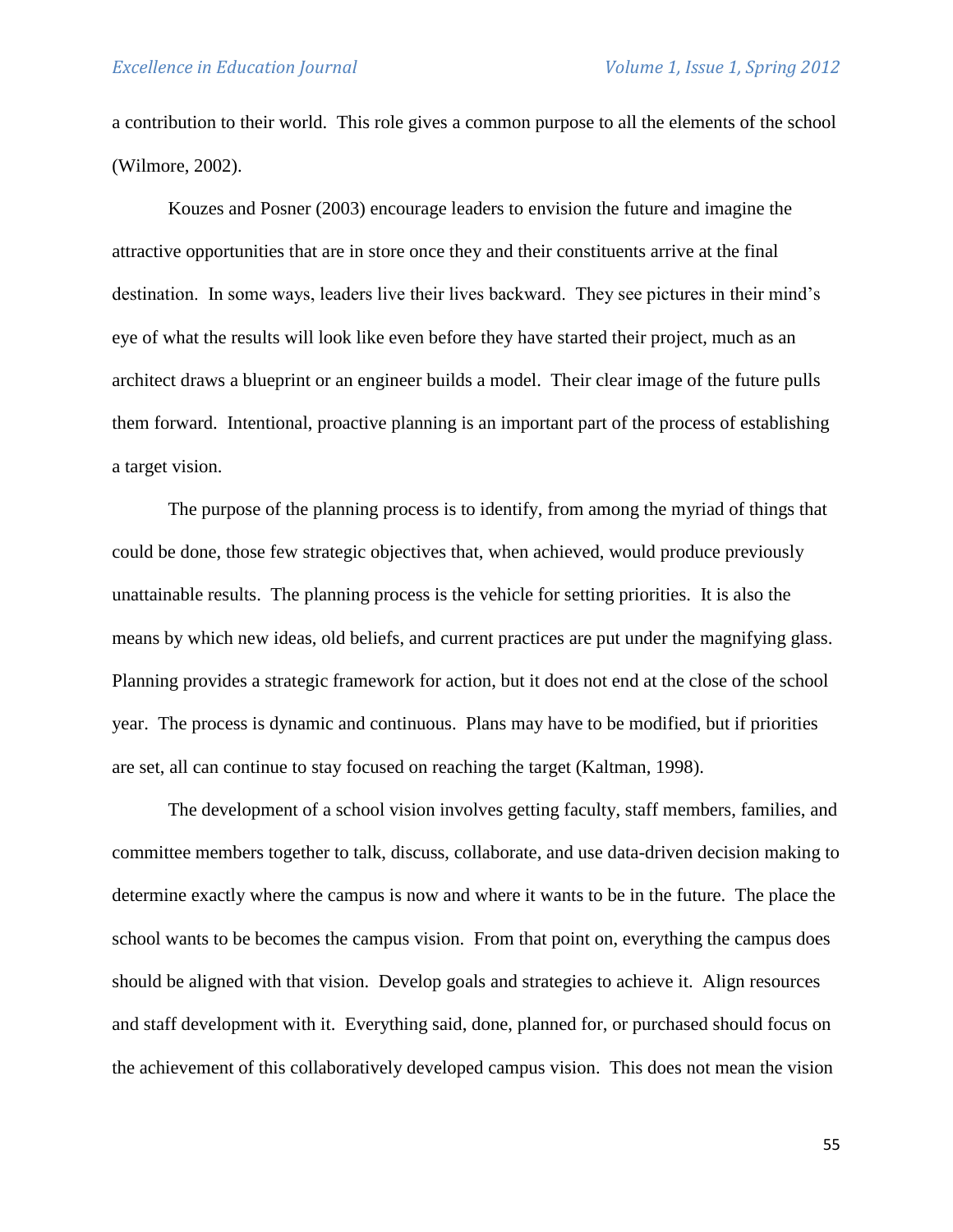won't change as the school changes. It simply means that at this moment in time, this is the school's vision. As times and situations change, so will the vision. Everything grows and changes; so does the vision (Wilmore, 2002).

When a target is clearly established, decision making is easier. If an activity causes you to lose sight of your priorities and is unrelated to the target, it needs to be questioned. It is tempting to get sidetracked into pursuing easy, but unrelated, successes. The yardstick that should be used to measure performance is not a list of minor, perhaps peripheral, accomplishments, no matter how long. Even extraordinary performance on a secondary priority is only an unnecessary success and an unwelcome distraction. The real measure is the contribution you are making toward achieving your primary objective and this is where all efforts need to be concentrated (Kaltman, 1998).

There are people who do not put emphasis on a school vision or mission. They consider it to be merely "soft stuff" that people in ivory towers talk about but that has no real meaning in the actual management of a school. The problem is that if we do not know where or why we are going someplace, it should come as no surprise when we do not get there. We must "begin with the end in mind" (Covey, 2004).

Educational leaders, along with leaders in most professions, have a deserved reputation for "spewing forth a barrage of well-intentioned slogans that attempt to convey meaning but fail miserably in practice. No wonder people tune out when school leaders start chirping about mission, vision and values" (Patterson & Kelleher, 2005). Many times school leaders themselves aren't clear about what they mean. This lack of clarity inevitably creates even greater confusion in the minds of those receiving the message. Especially in times of adversity, people need leaders to provide clear direction anchored in clearly understood values. These personal values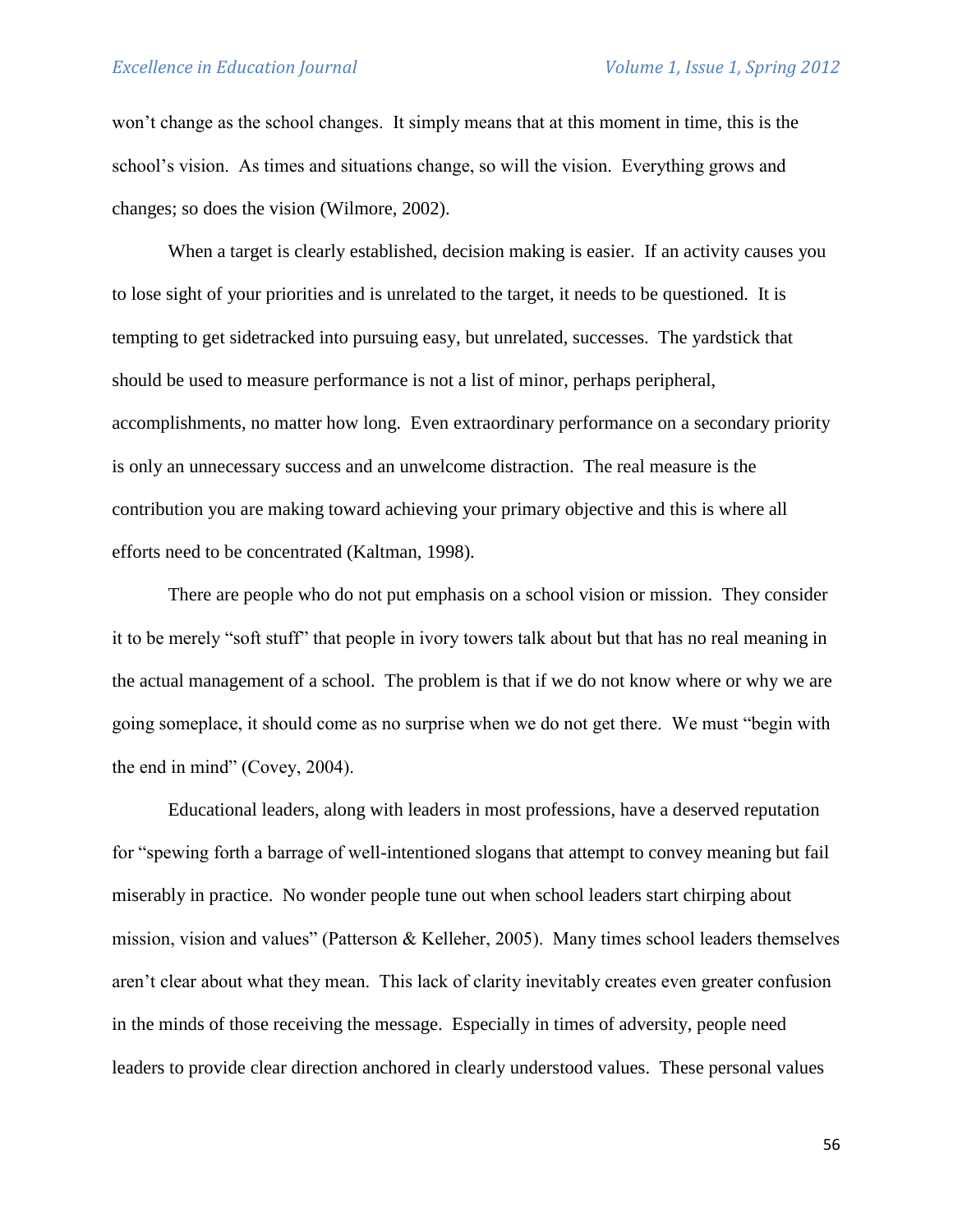are nested in layers to create a hierarchy that portrays what matters most to you (Patterson & Kelleher). When these personal values are embedded in the shared vision for the school, there is a heightened sense that everyone in the school is both obligated and able to take control of his or her life and can make a positive difference in the school. This is the foundation of building effective school teams.

**The Team.** Grand dreams do not become significant reality through the actions of a single leader. Leadership is a team effort—but creating and sustaining the team requires individual leadership. A simple test to detect whether someone is on the road to becoming a leader is the frequency of use of the word "*we"* (Kouzes & Posner, 2003).

Leadership does not exist in a vacuum but is simply one component of effective organizational behavior (Glatthorn & Jailall, 2009). No matter how capable a leader is, he or she alone won't be able to deliver a large project or program without the joint efforts and synergies that come from the team. Whereas there are several hundred definitions of leadership in the academic literature, the simplest way to know is just to look to see whether that person has followers, perhaps whether they see themselves as such or not. If you think you're a leader and you turn around and no one is following you, then you're simply out for a walk (Kouzes & Posner, 2010).

A conductor works at getting each member of the orchestra to play an instrument in concert with all the other members; success is determined by how well they play together. Good leadership enables the players, whether in the orchestra or on the basketball team, to achieve more as members of the group than they ever could as individuals. Leadership is about relationships. A leader must form relationships that build a team (Hoerr, 2005).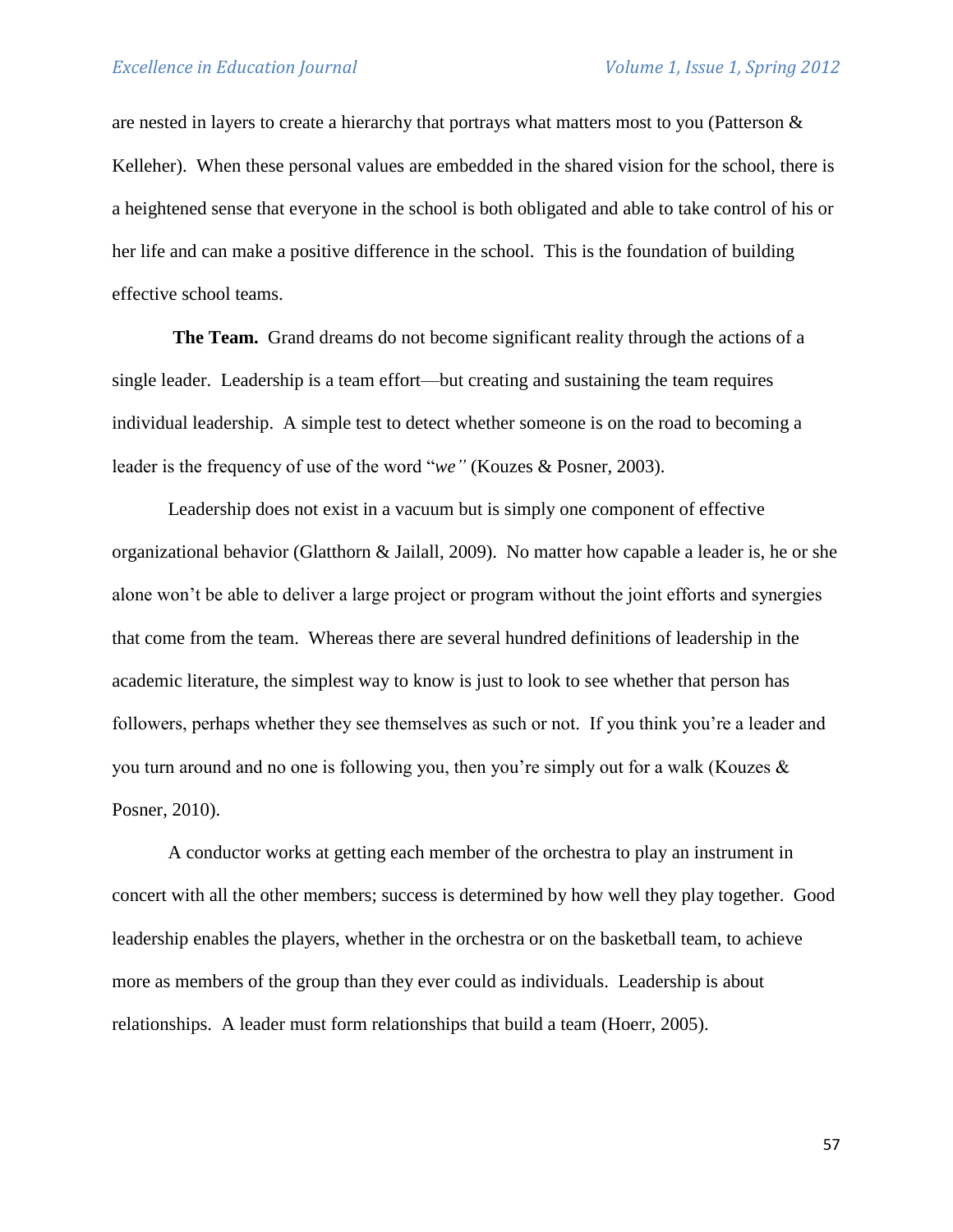The principal with a moral imperative can help realize it only by developing leadership in others. It is the *combined* forces of shared leadership that make a difference. School leadership is a *collective* enterprise (Fullan, 2003). The term *team* can represent groups as broad as the multicultural citizens of the whole school district or as narrow as the social studies faculty in a high school. Every organization has subcultures (Patterson & Kelleher, 2005).

We all need to remember that success begins with building relationships. It doesn't end there, and relationships aren't the only things that matter. However, unless the relationship piece is in place, successfully completing the task will be much more difficult, whatever the task may be (Hoerr, 2005).

The role of the principal in cultivating a network of relationships is of importance not only in developing collaborative, participatory decision making but in maintaining the restructuring effort as a whole (Prestine, as cited in Murphy & Seashore, 1994). The principal of a successful school is not the instructional leader but the coordinator of teachers as instructional leaders (Glickman, 1991).

Part of the appeal of a team for its members—and a tool team builders can use—is the human need to *belong*. When the needs for safety and for physiological well-being are satisfied, the need for love, affection, and belonging can emerge. People seek to overcome feelings of loneliness and alienation. This involves both giving and receiving love, affection, and the sense of belonging (Maslow, as cited in Huitt, 2007). The need to belong is a powerful, fundamental, and extremely pervasive motivation (Baumeister & Leary, 1995). Another reason team membership can be personally appealing is that one of the most powerful internal motivators on the planet is a sense of meaning and purpose (Thomas, 2009).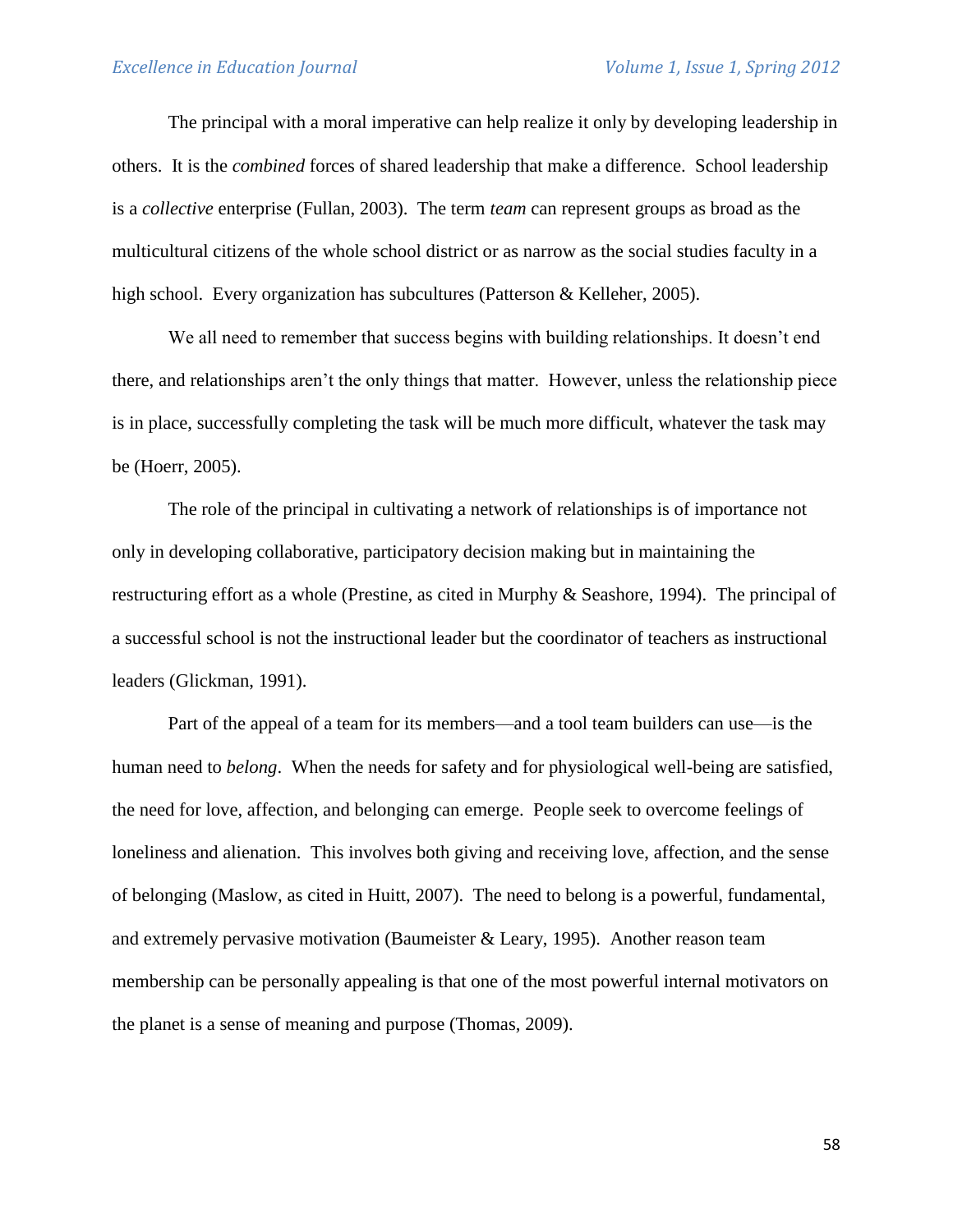Facilitative principals have repeatedly expressed the value of the support network that a group of like-minded colleagues provided them. They bring teams of teachers, parents, and support staff to network retreats. They seek out each other socially and professionally. For instance, a common occurrence in such a setting is for the high-school staff to visit an elementary school in another district, where they would learn about a technique such as portfolio assessment. Elementary principals feel comfortable interacting with middle school and high school principals. Their common link is their belief that staff should be involved in and have ownership of decisions that affect their capacity to teach effectively (Murphy & Seashore, 1994).

In a school with a facilitative leader there is a heightened sense that everyone in the school is both obligated and able to take control of his or her professional life and work environment—that everyone can and must make a difference in his or her school (Murphy & Seashore, 1994). People organize together to accomplish more, not less. Behind every organizing impulse is a realization that by joining with others we can accomplish something important that we could not accomplish alone. This impulse to organize so as to accomplish more is not only true of humans but is also found in all living systems (Hesselbein & Cohen, 1999).

Every living thing seeks to create a world in which it can thrive. It does this by creating systems of relationships in which all members of the system benefit from their connections. This self-organization in the sciences is everywhere, from microbes to galaxies. Patterns of relationships form into effective systems of organization. Organization is a naturally occurring phenomenon. The world seeks organization, seeks its own effectiveness, and so do the people in their organization (Hesselbein & Cohen, 1999).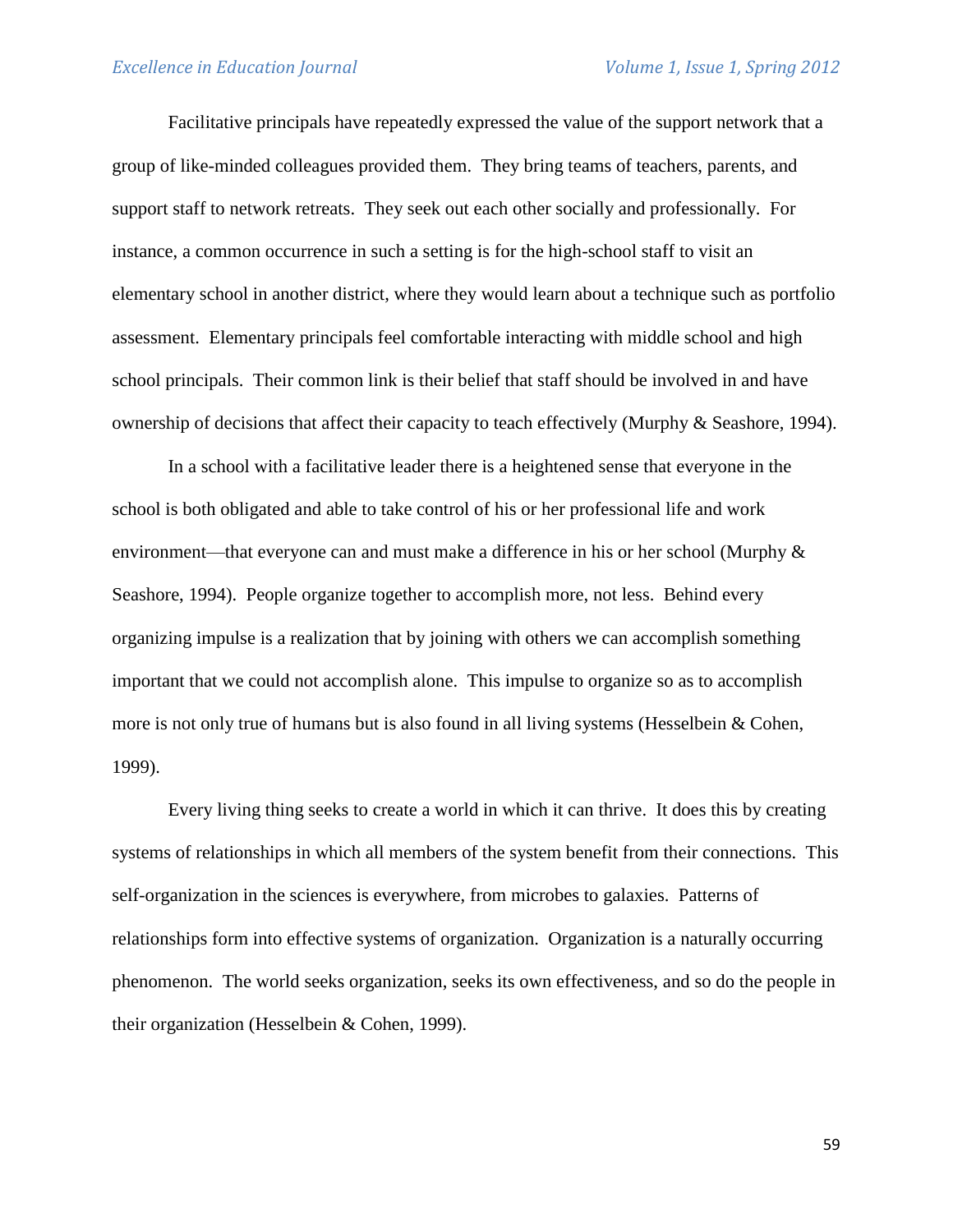As a living system self-organizes, it develops a shared understanding of what is important, what is acceptable behavior, what actions are required, and how these actions will get done. As the system develops, new capacities emerge from working together (Hesselbein  $\&$ Cohen, 1999).

Organization occurs from the inside out as people see what needs to happen, apply their experience and perceptions to the issue, find those who can help them, and use their own creativity to invent solutions. People are exercising initiative from a deeper desire to contribute, displaying the creativity that is common to all living things (Wheatley, as cited in Hesselbein  $\&$ Cohen, 1999).

Leaders are continually opening new avenues for people in the organization. They are moving toward true team structures, opening to more and more participative processes, introducing new ways of thinking (Hesselbein & Cohen, 1999). Many leaders say they feared giving up control. They feared the consequences of letting go. Ultimately, however, they found their fears were groundless. They found an unimagined resource capability that emerged when there was a common vision and a common value system (Hesselbein & Cohen, 1999).

A leadership team is composed of individuals who know that, by themselves, they lack the time, energy, and expertise to make consistently wise decisions on behalf of the organization. By relying on other team members, these individuals gain from the counsel, perspective, and different skill sets of the rest of their fellow leaders. Although the leadership team does not act robotically with a single voice, it functions much like a president's cabinet, sharing insights and coming up with the best recommendations possible (Bell & Smith, 2010).

When storms strike an organization, the *collective* resilience of those inside the organization helps determine whether the organization plateaus after the storm at the (a)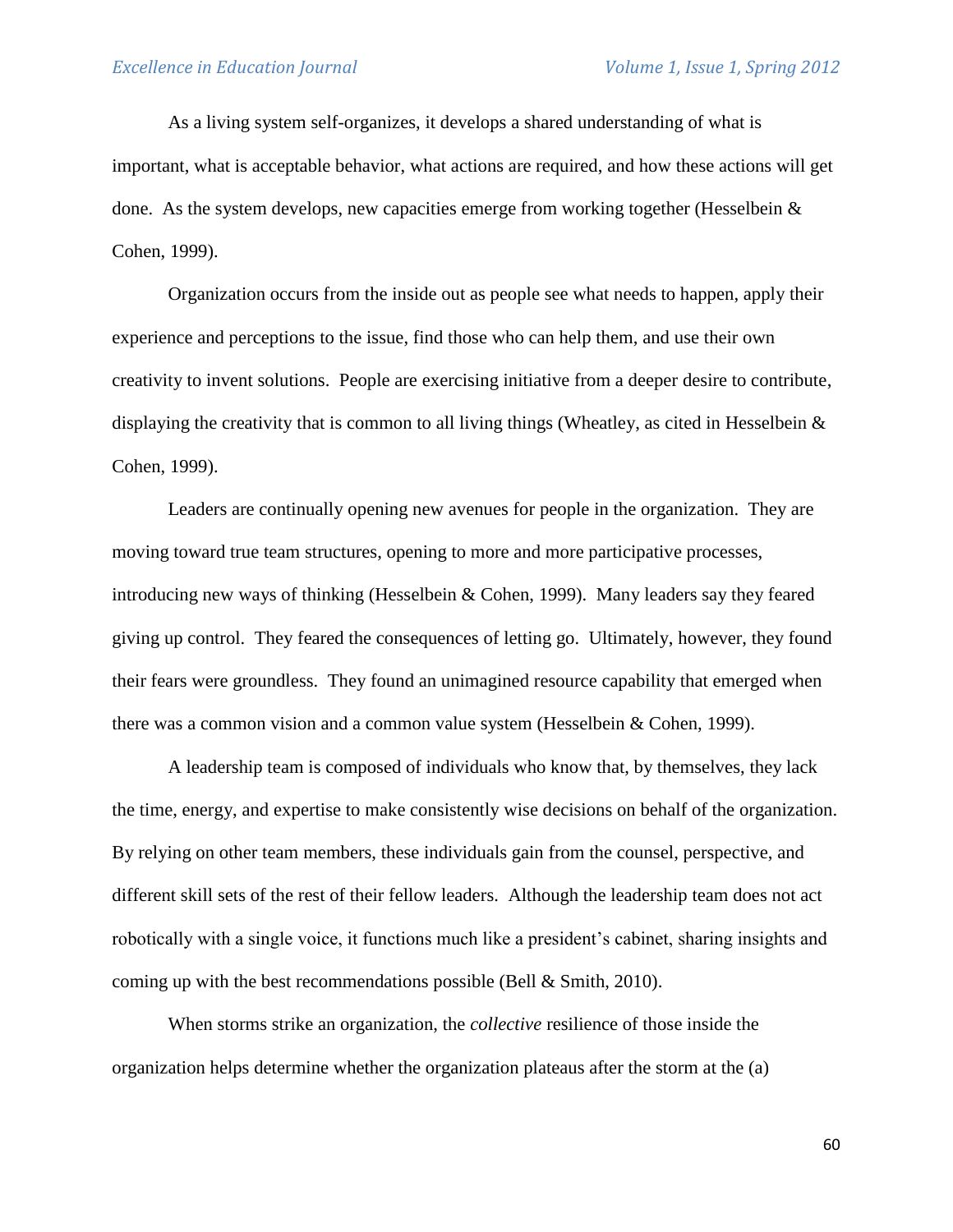dysfunctional, (b) survival, (c) recovery, or (d) growth level of functioning (Patterson  $\&$ Kelleher, 2005). A team with a strong sense of collective efficacy holds a deep-rooted belief in the group's capacity to face any threat that arises with the confidence that the culture will prevail. The team leader plays a crucial role in creating a social context that enables the team to face storms, achieve successful outcomes, and emerge with increased team efficacy (Patterson & Kelleher, 2005).

Successful leaders find it necessary to identify a constituency that they are going to work with. Somebody has to be their arms and legs (Lezotte, as cited in Patterson & Kelleher, 2005). A collaborative school team should plan ways to solicit and involve multiple stakeholders from families and the entire community to become involved and invested in the progress of their schools toward the collaboratively developed vision of excellence. What others may not be able to supply in money, they may be able to supply in time, talents, expertise, or other resources. The number-one thing we need to solicit actively and positively every day is support. We need the support of the entire school community (Wilmore, 2002).

**Tactics.** Great organizations begin the process of finding a path to greatness by confronting the brutal facts of their current reality. When you start with an honest and diligent effort to determine the truth of your situation, the right decisions often become self-evident. It is impossible to make good decisions without infusing the entire process with an honest confrontation of the brutal facts. Leadership does not begin just with vision. It begins with getting people to confront the brutal facts and to act on the implications (Collins, 2001).

To change the culture requires that more desirable qualities replace the existing unhealthy elements. Clear personal and collective visions are crucial for this enterprise (Barth, 2002). Educators Saphier and King (1985) identified a dozen healthy cultural norms: collegiality,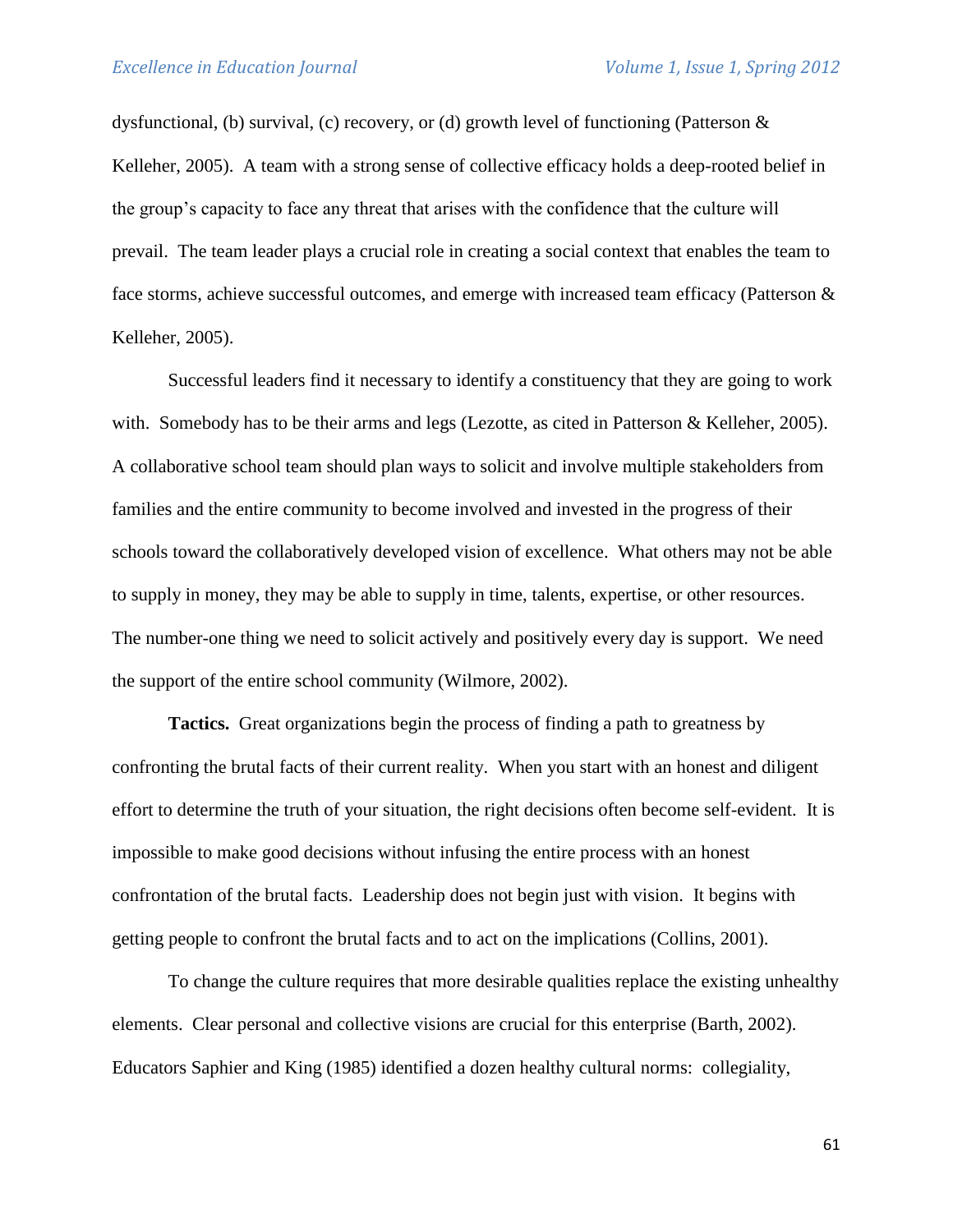experimentation, high expectations, trust and confidence, tangible support, reaching out to the knowledge bases, appreciation and recognition, caring celebration and humor, involvement in decision making, protection of what is important, traditions, and honest and open communication. These qualities dramatically affect the capacity of a school to improve and to promote learning.

It is important for symbol and ceremony to fit student perception that teachers care about their achievement and the perception of teachers that administrators place improved student performance foremost in their orientation in their jobs. If that is true, then a strong and consistent school cultural consensus will emerge (Iannaccone & Jamgochian, 1985).

The power that administrators need cannot be given to them; they must earn their power. If administrators lack power or fail to use the power that they have (which is the same as not having the power in the first place), chaos ensues. Sometimes the chaos is loud, with disagreements, destructive battles, a lack of clarity about the organization's direction, or outright rebellion. At other times, the chaos is quiet, characterized by a high degree of apathy, with each person following his own path, moving toward and arriving at a range of destinations. In either case, if the person running the school lacks power, it bodes poorly for everyone, including the students. Of course power that is used negatively bodes poorly as well. How power is used is a significant factor in a school's culture and in determining whether or not that school attracts and supports strong teachers (Hoerr, 2005).

**Discussion.** The key to the three components of the target, the team, and the tactics is excellent leadership. Good leaders change organizations; great leaders change people. Leaders guide the creation of the vision, deal with external parties, and inspire, but leaders also execute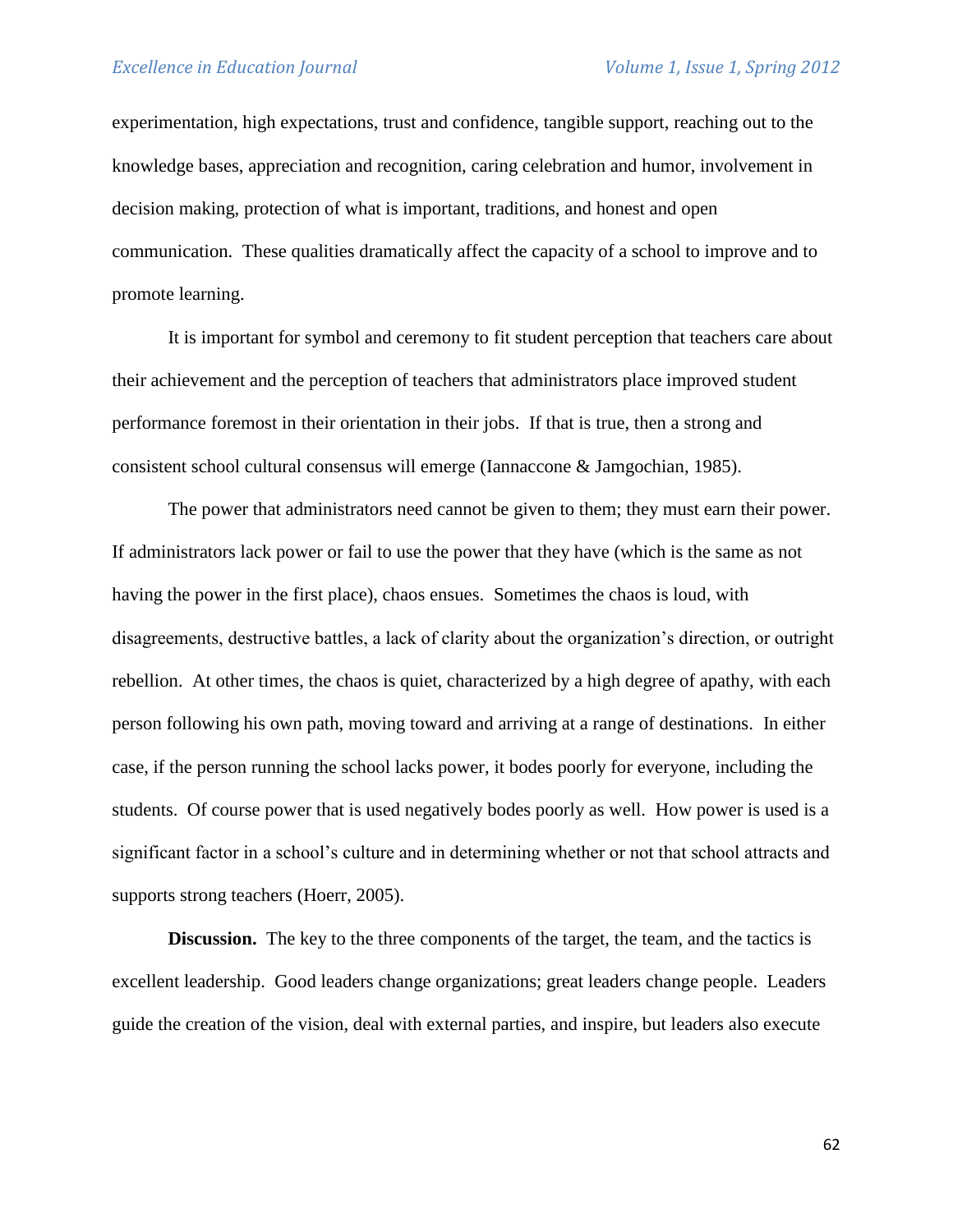the strategies that make the vision a reality, deal with the employees, and follow through to ensure that the right things are done in the right way (Hoerr, 2005).

*Relationships.* Researchers at the Center for Creative Leadership found that the critical success factor for the top three jobs in organizations is relationships with subordinates (Sessa  $\&$ Taylor, 2000). When leaders are in tune with the emotions of others, they create resonance between leader and constituent and among constituents, much like the musicians in an orchestra create resonance when their instruments are in tune. Insensitive, tone-deaf leaders drive negative emotions and create dissonance in a group. This discord is highly destructive to the group's functioning. Only resonant leaders generate the amplification that enables groups to produce exceptional results (Kouzes & Posner, 2003).

Throughout human history people have risked life, security, and wealth for something that is greater than themselves. People want a chance to take part in something meaningful and important. There is a deep human yearning to make a difference. People want to know that there is a purpose to their existence. They want to know that their lives mean something. A significant part of the leader's job is uncovering and reflecting back the meaning that others seek (Kouzes & Posner, 2003).

Because extraordinary achievements do not result simply from the actions of the leader, it is critical that the leader builds a team of people who feel powerful and capable of taking action. When people are with this kind of leader, they feel empowered, listened to, understood, capable, important, like they mattered, challenged to do more, and other similar descriptors. The best leaders take actions that make people strong and capable. They make people feel that they can do more than they thought they could. One of the reasons people want to follow a leader is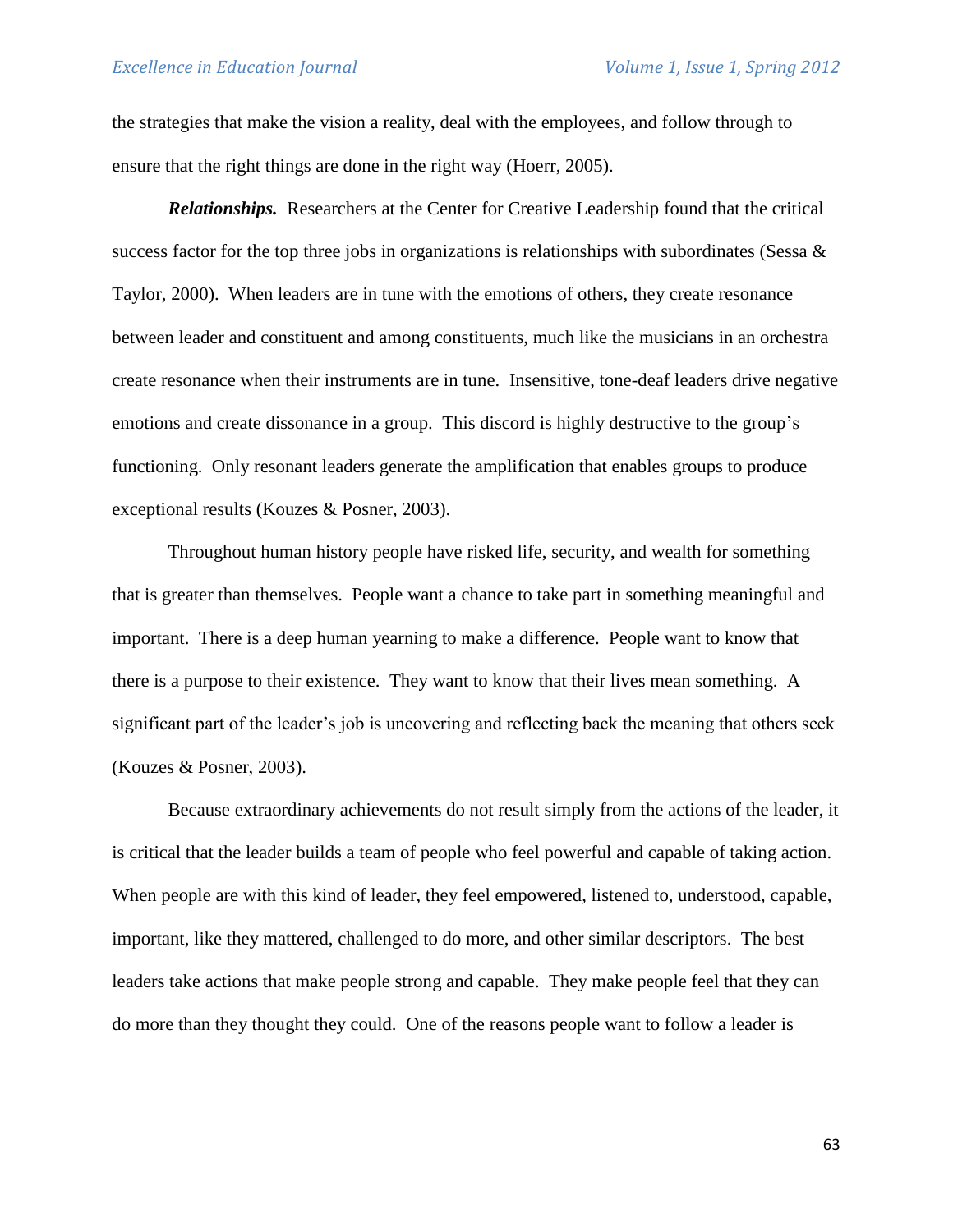because they know that they will be better off as a result of being in that relationship than they would be otherwise (Kouzes & Posner, 2003).

The leader acts as the group's emotional guide. The primordial task of leadership is driving the collective emotions in a positive direction and clearing the emotional smog created by toxic emotions (Goleman, Boyatzis, & McKee, 2004). Those who turn good into great are motivated by a deep creative urge and an inner compulsion for sheer, unadulterated excellence for its own sake. Those who build and perpetuate mediocrity, in contrast, are motivated more by the fear of being left behind (Collins, 2001).

Highly successful leaders channel their ego needs away from themselves and into the larger goal of building a great organization. It is not that these leaders have no ego or selfinterest. Indeed, they are incredibly ambitious—but their ambition is first and foremost for the institution, not themselves. Highly successful leaders are a study in duality: modest and willful, humble and fearless (Collins, 2001).

Highly successful leaders have the attitude that, "I will take responsibility for this bad decision, but we will all take responsibility for extracting the maximum learning from the tuition we have paid." When you conduct autopsies of how difficult situations were handled without blame, you go a long way toward creating a climate in which the truth is heard. If you have the right people in the organization, you should almost never need to assign blame but need only to search for understanding and learning (Collins, 2001).

Good leaders create *thinking machines*. This means hiring people who are intelligent, eager to learn, show initiative, and have common sense. The job of the leader is to help them to realize a shared sense of purpose through discussions of the objectives and the important role each of them plays in implementing the action plans that led to the objectives. The leader should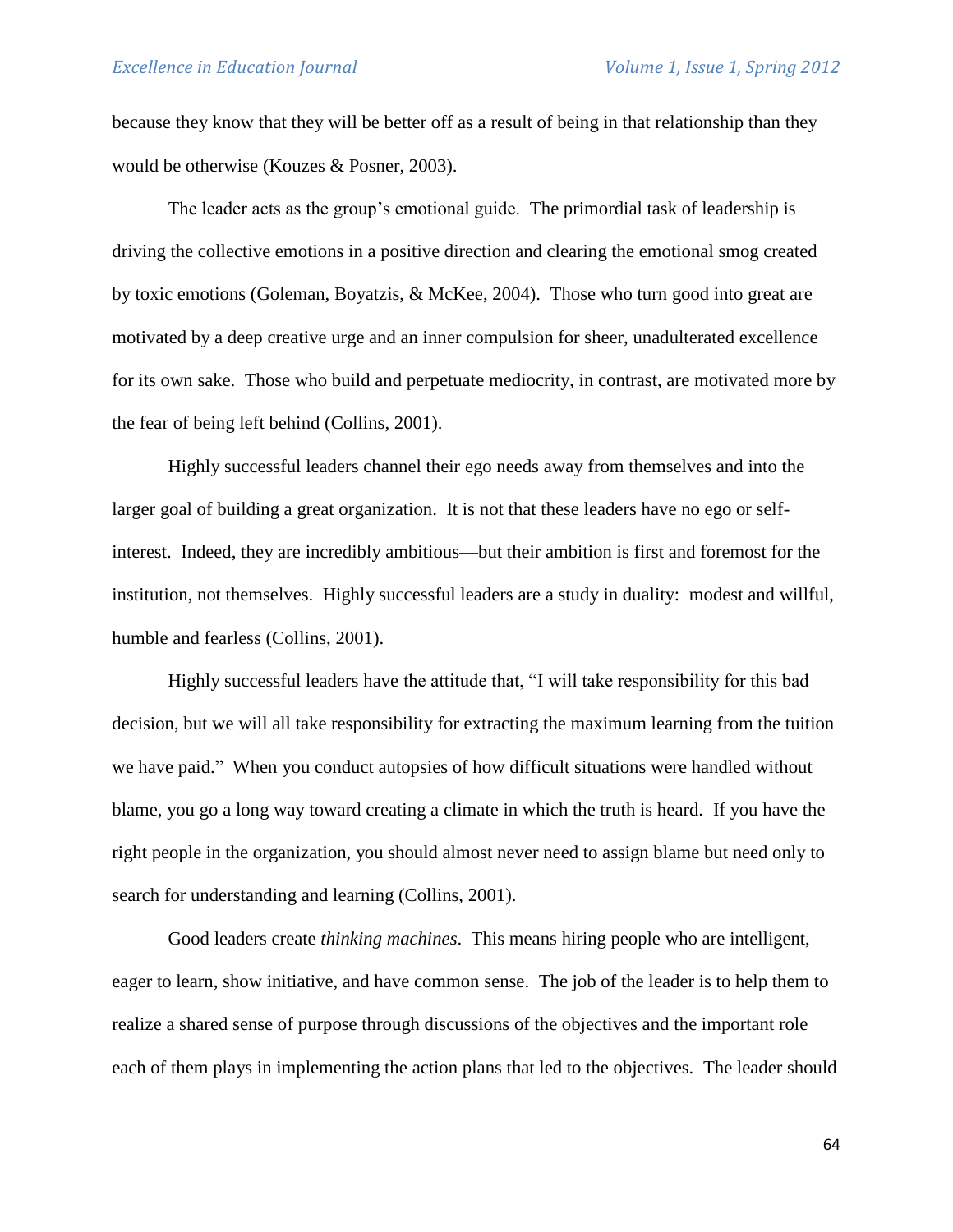give them empowering instructions, but remember that empowered people make mistakes. The empowerment message should be reinforced by turning those mistakes into training opportunities (Kaltman, 1998).

Realistic optimists hold high expectations for the future and, at the same time, understand that achieving something less is not total failure. The organization's goals should live in the heart, soul, and mind of the people who make up the institution. When this is the case, the people find ways to work within the realities of the human condition and the realities of the organization to achieve these goals. Just as one's core values express an overall belief about what is important in life, certain professional values express one's belief about what matters most in the work environment (Patterson & Kelleher, 2005).

School leaders are energy creators. Their own personal energy directly affects the collective energy of the organization. Resilient leaders recognize this impact and, when storms strike they consciously implement strategies to protect the team members' physical energy, nurture their emotional energy, help center their mental energy, and challenge them to draw on their spiritual energy to sustain them through the storm. A team's resilience capacity represents the team's potential to make good things happen in the face of a storm (Patterson & Kelleher, 2005).

When you believe the best about your people and treat them as talented contributors, they tend to produce in kind. This is not Pollyannaish leadership. It is a strategic choice to emphasize the positive, expect the best, and reward performance more often than punishing failure (Handy, 1996).

Leaders breathe life into the hopes and dreams of others and enable them to see the exciting possibilities that the future holds. Leaders forge unity of purpose by showing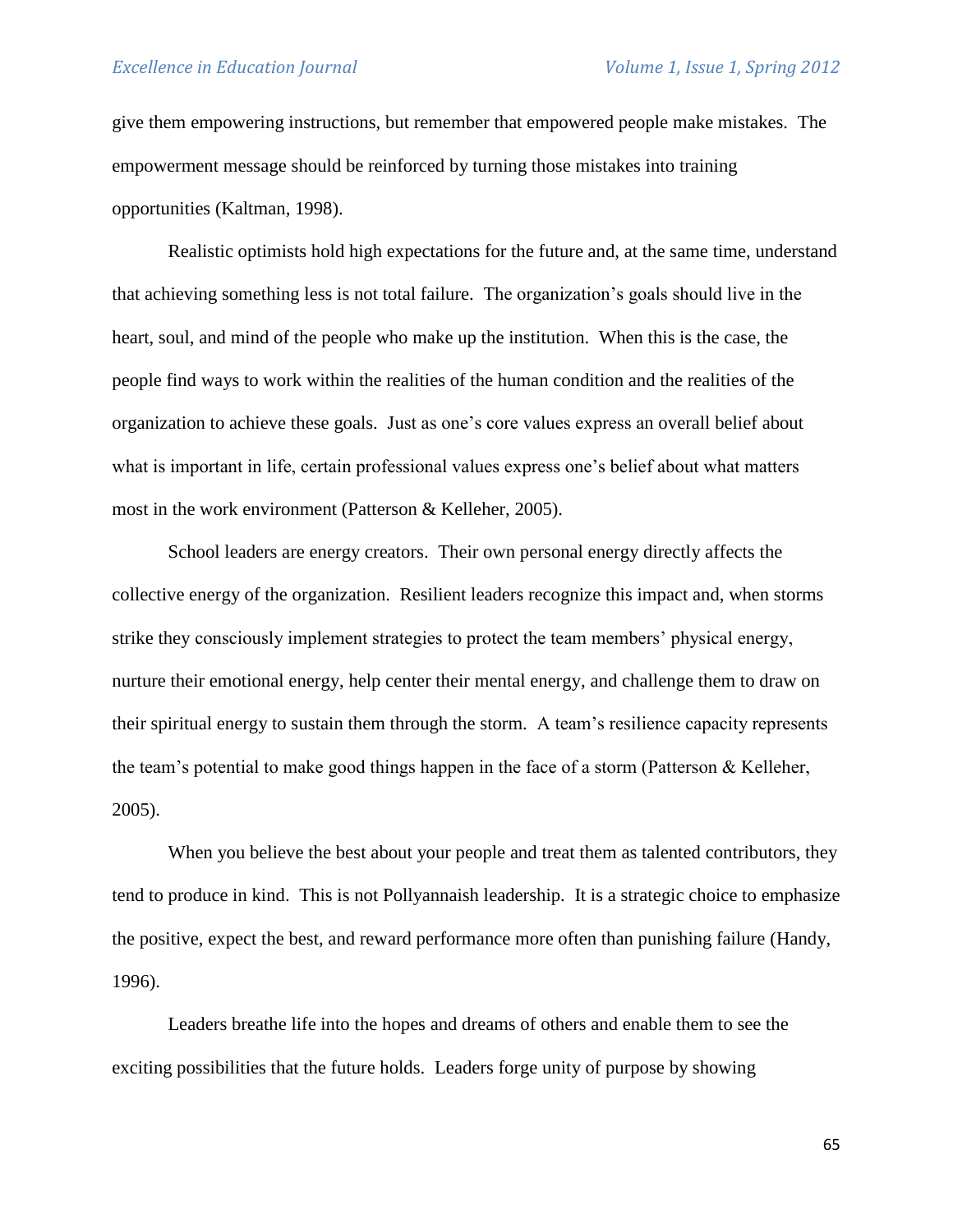constituents how the dream is for the common good. You cannot ignite the flame of passion in others if you cannot express enthusiasm for the compelling vision of the group. You must communicate your passion through vivid language and expressive style. The leader's excitement is catching. It spreads from leader to constituents. Their belief in and commitment to the vision are the sparks that ignite the flame of inspiration (Kouzes & Posner, 2003).

Exemplary leaders enable others to act. They foster collaboration and build trust. This sense of teamwork goes far beyond a few direct reports or close confidants. In today's "virtual" organization, cooperation cannot be restricted to a small group of loyalists; it must include all those who have a stake in the vision. You have to involve, in some way, everyone who must live with the results, and you must make it possible for others to do good work (Kouzes & Posner, 2003).

Successful school leaders can actively begin to put themselves in situations in which they are learning and in which their teachers see them as learners. In schools, expert power is the strongest, and it is incumbent upon every principal to work to develop this area. For principals, power is used to influence others to increase student learning. Developing and wielding expert power has the greatest potential for bringing about the growth of faculty and staff members (Kouzes & Posner, 2003).

Leaders also know that no one does his or her best when feeling weak, incompetent, or alienated; they know that those who are expected to produce the results must feel a sense of personal power and ownership. Leaders understand that the command-and-control techniques of the Industrial Revolution no longer apply. Instead, leaders work to strengthen others to deliver on the promises they make. A leader cannot hoard power; it must be given away. When you trust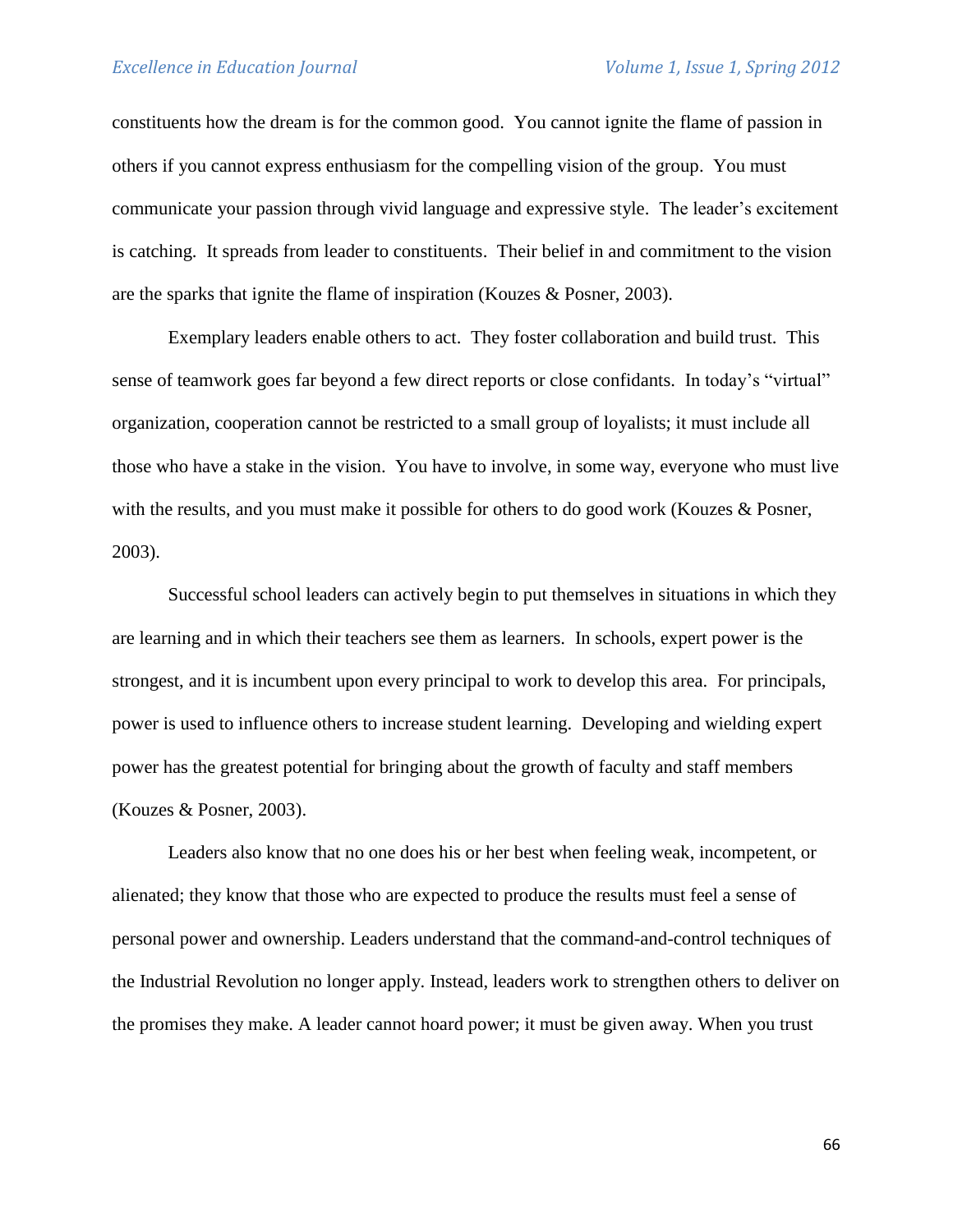others and give them more discretion, more authority, and more information, they are much more likely to use their energies to produce extraordinary results (Kouzes & Posner, 2003).

Good leaders proudly discuss teamwork, trust, and empowerment as essential elements of their efforts. A leader's ability to enable others to act is essential. Constituents neither perform at their best nor stick around for very long if their leader makes them weak, dependent, or alienated. When you make someone feel strong and capable, as if she can do more than she ever thought possible, that person will give all and exceed the leader's expectations. When leadership is a relationship, founded on trust and confidence, people take risks, make changes, and keep organizations and movements alive (Kouzes & Posner, 2003).

Good leaders serve as facilitators and developers rather than bosses. They are involved in helping to create a common vision of the school, to model behaviors consistent with that vision, and to allocate resources and distribute information that helps the total school community move toward that vision (Conley, 1993).

Leaders speak most clearly with their actions—changes they make in decision rules (who has the authority to make what decisions), allocation of personal time (meetings accepted and canceled), and relationships (taking the time to understand the personal stories of colleagues). When staff members hear the clarion call for transformation from a leader whose personal actions have remained unchanged, their hope turns to cynicism in an instant (Reeves, 2009).

The one quality in a leader that does matter is the ability to build relationships with people at all levels of the organization and to inspire the rest of the management team to do the same. CEOs who present themselves as fellow employees rather than masters can foster positive attitudes that translate into improved [organizational] performance (Hoerr, 2005).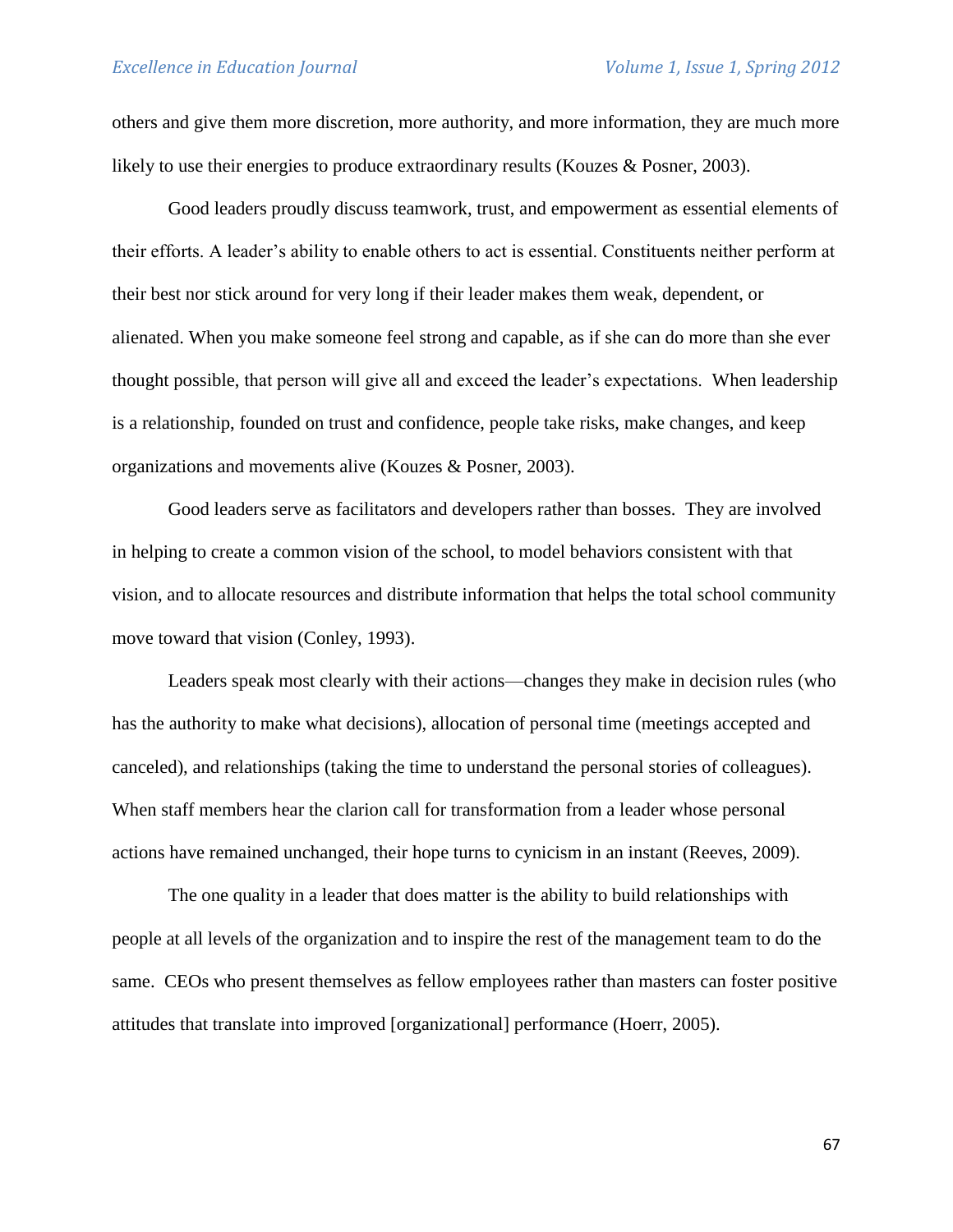*Communication*. Most successful leaders have the ability to communicate persuasively, either through creative use of words that paint a compelling view of the future for the organization or work group, or by the certainty with which the leader introduces the mission and the strategic plans to accomplish that mission. The second potential for influence comes from a leader's ability to tune in to the needs of the followers. Those people who feel that they are truly understood may be more likely to listen to the leader's ideas and implement his or her plans (Riggio, Murphy, & Pirozzolo, 2002).

To inspire others, the leader needs to be able to state what is unique and distinctive about the organization's vision of the future. It needs to be described so that people can picture it in their own minds, and you need to be able to talk about the future, not just the present in a way that is appealing to a large number of people. Your vision may be compelling to you, but if it is not attractive to others, they will not move toward it (Kouzes & Posner, 2003).

In schools, we must communicate to everyone—parents, community members, civic clubs, churches, strangers on the street—who we are, what we are there for, where we are going, what our plans are. Then we must invite them to join us in our crusade. Everyone involved with or who has an interest in the school is a part of the school community. The difference between success and failure revolves around analyzing and solving problems to overcome any barrier to success. Families are critical stakeholders in the learning community and, therefore, valuable assets. We need everyone in the community to help us achieve our vision (Wilmore, 2002). Leaders alone do not make anything great. Leadership is a shared responsibility. The attitude should be that you need others, and they need you. You are all in this together (Kouzes  $\&$ Posner, 2010).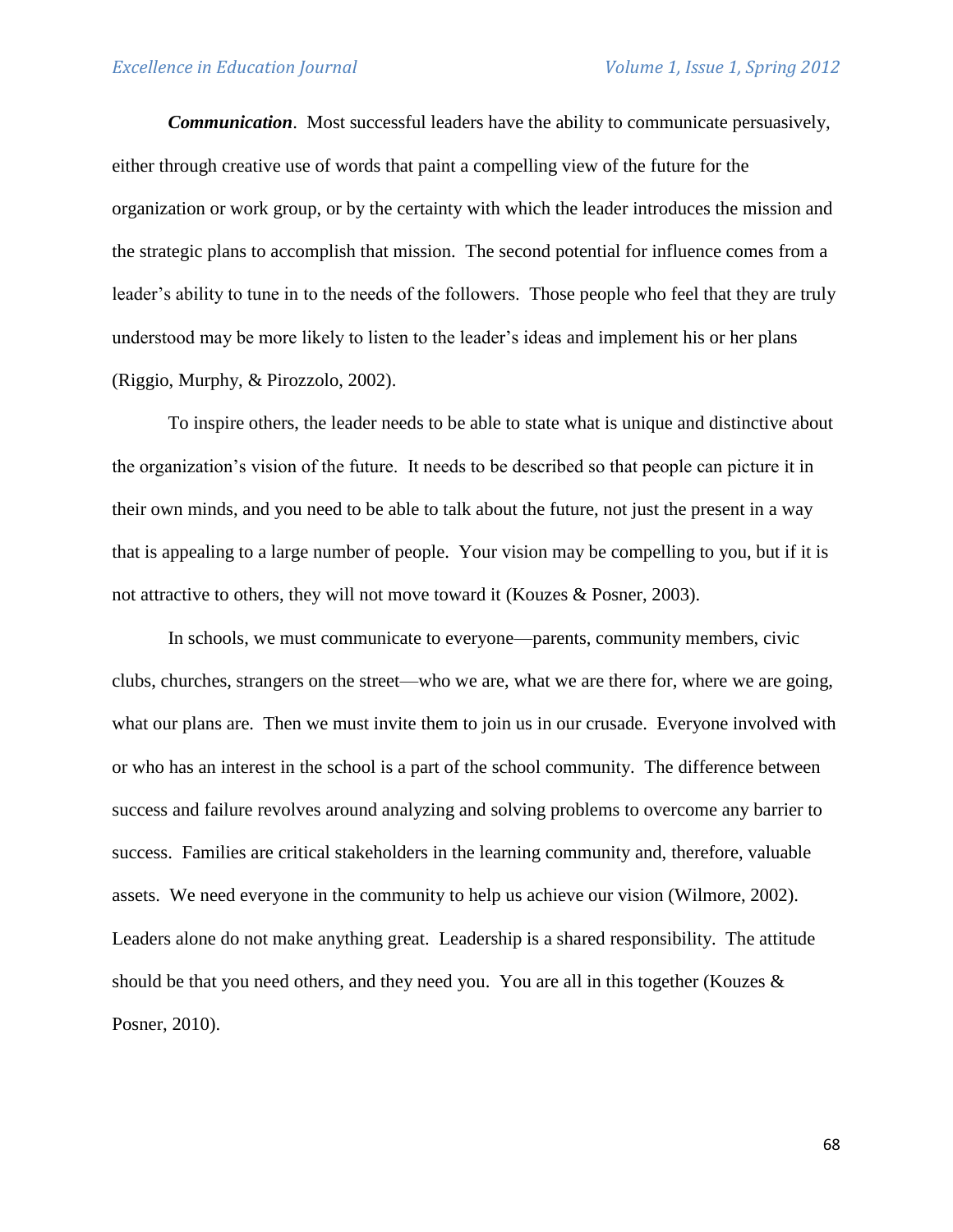Leading from good to great does not mean coming up with the answers and then motivating everyone to follow your messianic vision. It means having the humility to grasp the fact that you do not yet understand enough to have the answers and then to ask the questions that will lead to the best possible insights (Collins, 2001).

*Leadership*. A leader's facilitative behavior is demonstrated by (a) creatively overcoming resource constraints of time, funds, and information; (b) maximizing human resource synergy by building teams with diverse skills and interpersonal chemistry; (c) maintaining sufficient awareness of staff activities to provide feedback, coordination, and conflict management; (d) spanning boundaries to create intraschool and community networks that provide recognition; (e) practicing collaborative politics that emphasize one-on-one conversation rather than large meetings; and (f) through these behaviors, modeling and embodying the school's vision. Principals use these tactics to solve student learning problems, create an environment for school restructuring, and build staff instructional and leadership capabilities (Goldman, Dunlap, and Conley, 1993).

Leaders set things in motion inside the organization. These things ripple through the system: some work, some don't, but the climate for experimentation is evident. A change here elicits a response there, which calls for a new idea, which elicits yet another response. It is an intricate exchange and co-evolution, and it is nearly impossible to look back and name any one change as the cause of all the others. Organization change is a dance, not a forced march (Hesselbein & Cohen, 1999).

The dimensions of leadership practice contributing most to teachers' commitment to change were those that helped give direction, purpose, and meaning to teachers' work (Goldman, Dunlap, and Conley, 1993). From her study on school culture as a control mechanism, Blanch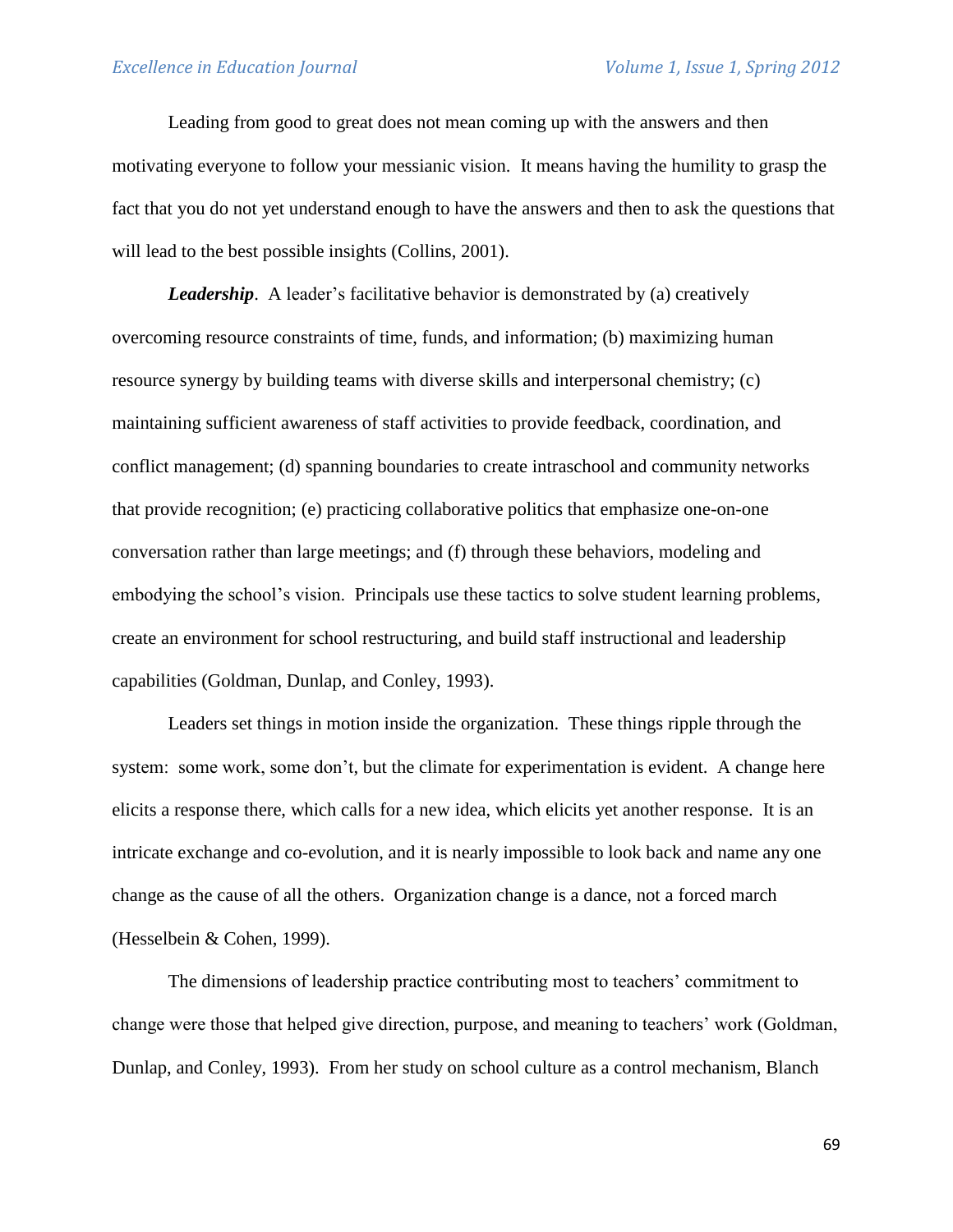(1989) found that "group sensemaking" with school values indicates that culture is a strong control mechanism. She concludes that schools should attempt to foster consensus and that principals should act as consensus builders in the early stages of culture development.

The successful school leader must establish a shared vision and align all the elements of the school toward achieving that goal. The leader must build her own and her team member's abilities to work with each other. Doing this well will have a direct impact on both personal and organizational success (Goleman, 2006).

An organization is one large ecosystem that is interrelated and interdependent. The leader is always working on himself and working to improve his emotional bank account with others. He is working on structures, systems, and processes so they are in alignment with and supportive of the shared values and vision. Leaders need enough internal security to afford the risks of thinking abundantly and being willing to share power and knowledge and recognition and to gain and profit with other people. That is a prerequisite for tapping a new synergistic source of wealth and excitement (Hesselbein & Cohen, 1999).

The Library of Congress catalog lists more than 8,000 books written in the last 20 years on aspects of leadership. The newer perspectives on the topic center on putting ego aside, or better said, delaying immediate ego needs for the sake of finding fulfillment in the accomplishments of one's followers (Bell & Smith, 2010). A belief in oneself is the only thing that gives an individual the self-confidence to step into the unknown and to persuade others to go where no one has gone before. This self-confidence, however, has to be combined with the humility to accept that one can be wrong on occasion, that others also have ideas, and that listening is as important as talking (Handy, 1996).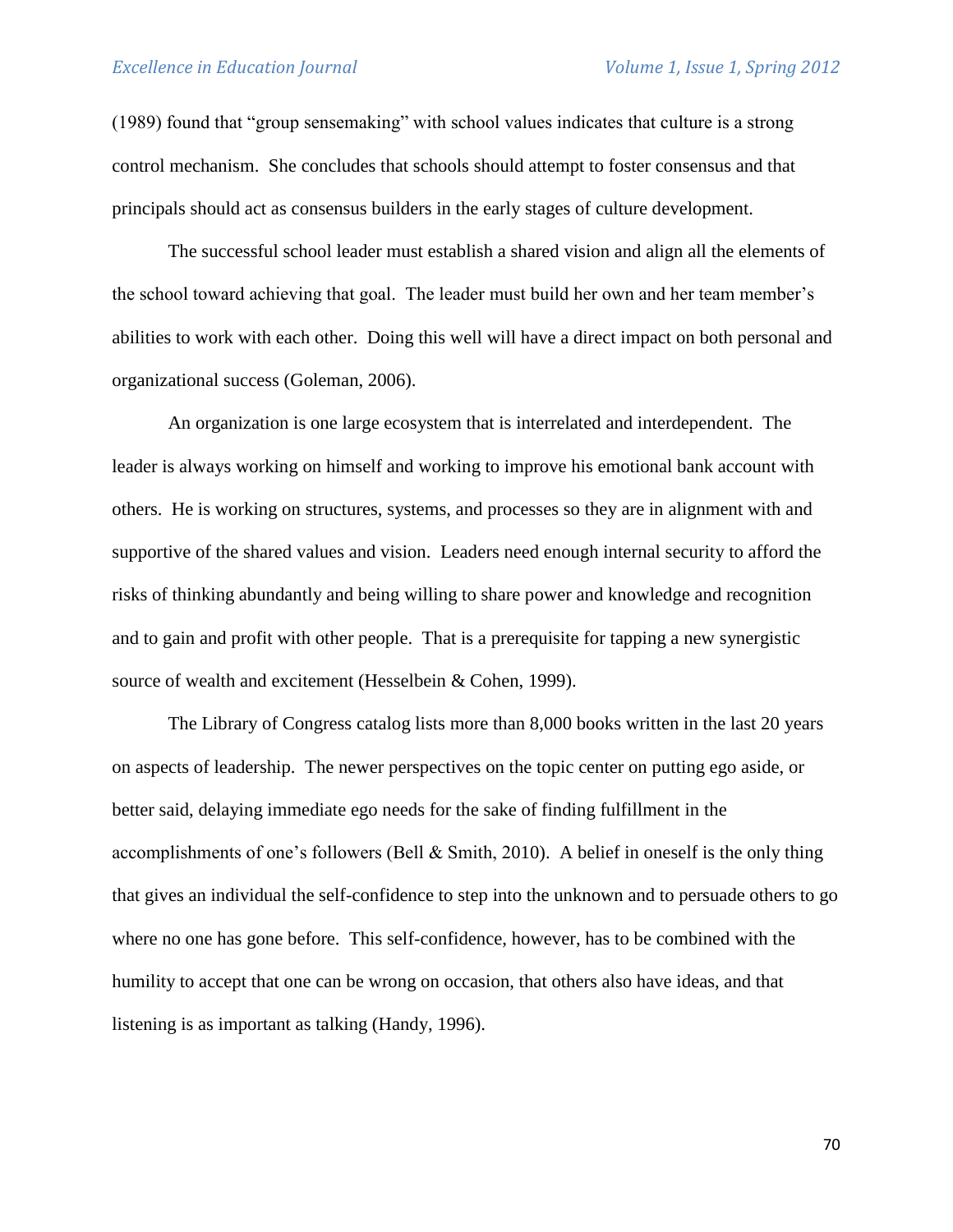Great leaders build greatness through a blend of personal humility and intense professional will (Collins, 2001). Good leaders do not consider themselves as superior leaders looking down on their less-fortunate counterparts. The best leaders have a multi-level moral imperative, personal humility, and intense professional will. They see their role as systematically developing leadership in others so that sustainability can be achieved (Collins, 2001).

Rather than thinking that you, as the leader, have all the answers, you need to be able to ask great *questions*. Great questions send people on pioneering journeys in their minds. They are much more likely to discover novel ideas when you set them free to explore on their own. The answers are out there, and they will be found among your constituents as long as people feel safe in offering them (Kouzes & Posner, 2003).

Asking questions is just one way that you can communicate that you believe in other people's abilities. Giving them choices, providing them with discretion over how things are done, and fostering accountability are others. People want to feel in charge of their own lives. They want to be in control. They want to determine their own destinies. They want to know that their input matters, that their ideas are good ones, that their answers are correct, and that their decisions will be supported. It is the job of the leader to increase people's sense of selfdetermination, self-confidence, and personal effectiveness. It is the job of the leader to interact with others in ways that promote connection, collaboration, confidence, and competence. When you do, you will see learning, innovation, and performance soar (Kouzes & Posner, 2003).

Clarity of purpose keeps principled warriors (those who mobilize strength, courage, and willingness to fight as necessary to fulfill their mission) focused on the big picture. It helps them avoid detours and chart a consistent course, while it permits them to be flexible about strategies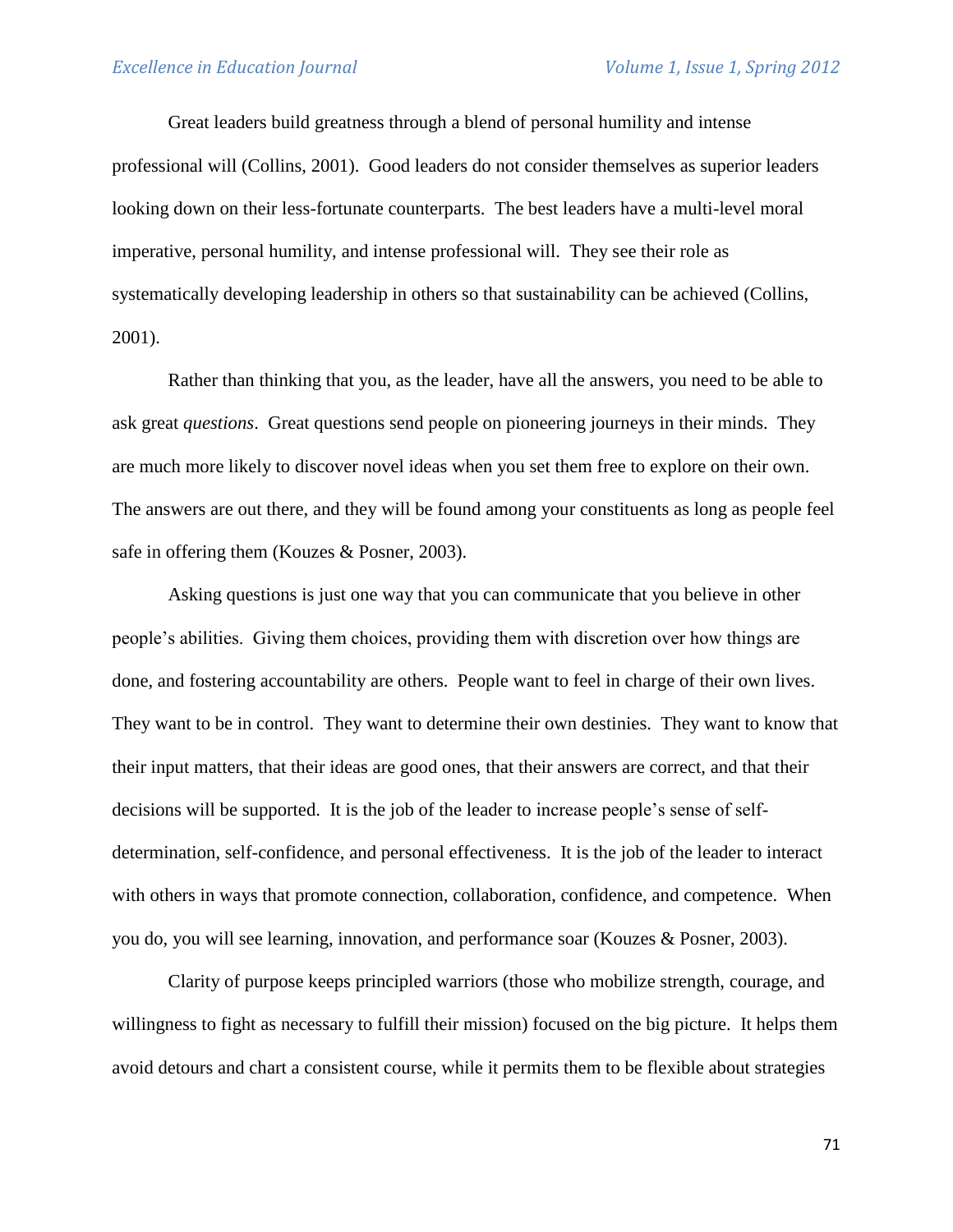and tactics. With their eyes on the prize, conviction and commitment fuel their determination to pursue victory courageously and tirelessly. They are the warriors most likely to be remembered far more for what they built than for what they destroyed (Bolman & Deal, 2006).

A vision seen *only* by a leader, however, is insufficient to create an organized movement or a significant change. A person with no constituents is not a leader, and people do not follow until they accept a vision as their own. Leaders cannot command commitment; they can only inspire it. Leaders enlist others in a common vision. To enlist people in a vision, a leader must know his constituents and be able to relate to them in ways that energize and uplift them. People must believe that their leader understands their needs and has their interests at heart. Only through an intimate knowledge of their dreams, hopes, aspirations, visions, and values are leaders able to enlist support. Leadership is a dialogue, not a monologue (Kouzes & Posner, 2003).

To build and sustain a sense of oneness, exemplary leaders are sensitive to the needs of others. They ask questions. They listen. They provide support. They develop skills. They ask for help. They align people in a common cause. They make people feel as if anything is possible. They connect people to their need to be in charge of their own lives. They enable others to be even better than they already are (Kouzes & Posner, 2003).

In an organization with decisive leaders, the atmosphere is dynamic and vibrant. People move with a spring in their step and purpose in their direction. Opportunity seeks out the organization, and the well-focused one, backed by solid vision and well-thought-out goals, almost always succeeds (Phillips, 1992).

Peters and Austin (1985) advocated "preaching the vision." Attention, symbols, and drama are the nuts and bolts of leadership. Effective visions and organizational mission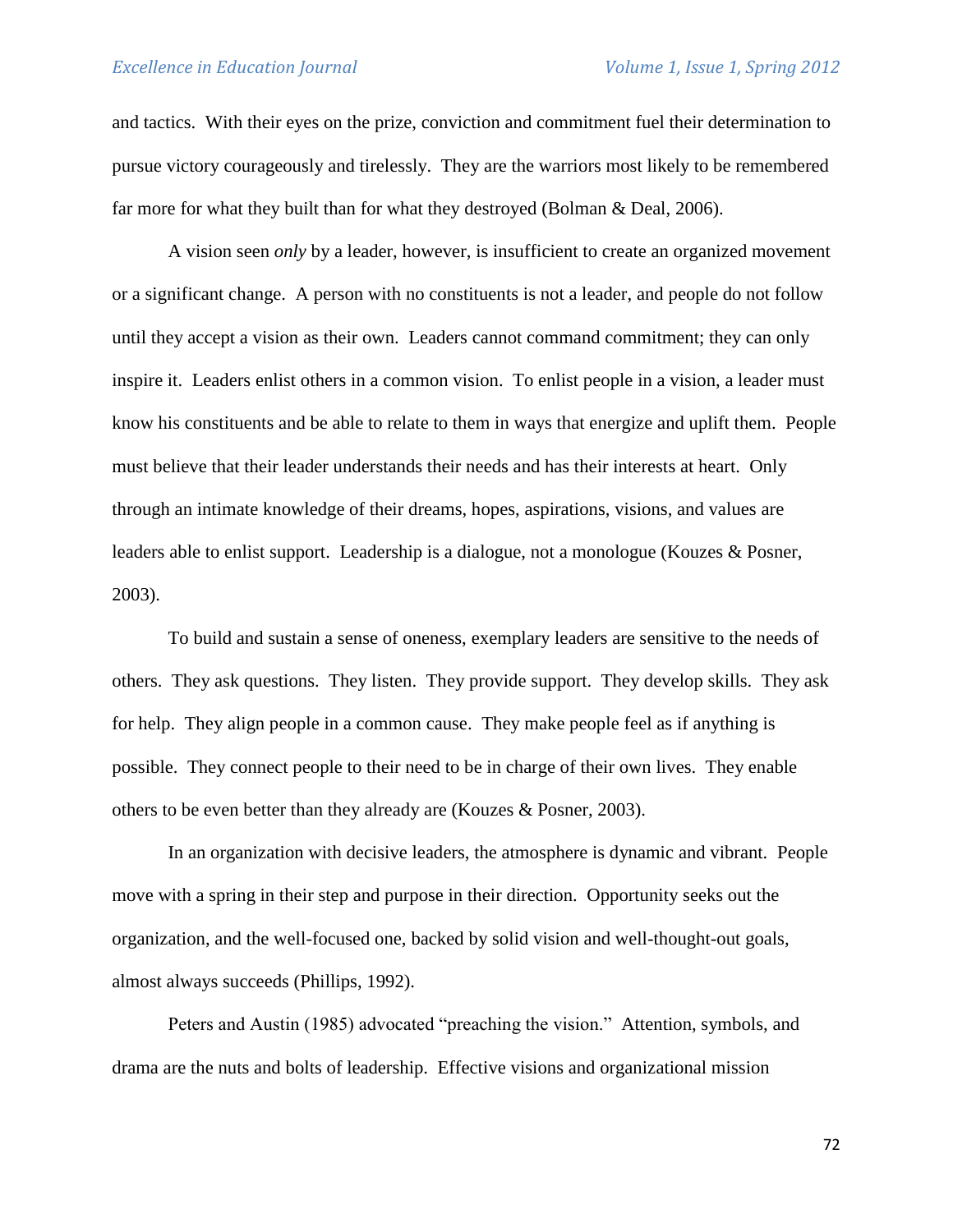statements cannot be forced upon the masses. Rather, they must be set in motion by means of persuasion. The people must accept and implement them wholeheartedly and without reservation. When this is achieved, it is always done with enthusiasm, commitment, and pride. Moreover, truly accepted visions tend to foster innovation, risk-taking, empowerment, and delegation. If the working troops understand what is expected of them, what the organization is trying to accomplish, then it becomes possible to make important decisions on lower levels, thereby creating a climate in which results and progress continually occur (Peters & Austin, 1985).

In the physical world, climate can determine whether plants thrive or fail to grow. The climate of a school can similarly have a major influence on morale, learning, and productivity. A welcoming, safe, and supportive environment can help students believe in their potential and provide motivation for success—particularly if they feel they are respected in all their diversity, including differing types of talents and learning styles (Gorton & Alston, 2009).

## **Conclusion**

Whereas research such as that conducted in the Tennessee case studies indicates there are specific characteristics common to high-performing schools, no single, clear-cut approach to school improvement has been identified. The position put forth in this paper is that by developing a shared target of excellence, creating a mutually beneficial team, and using researchbased tactics to develop a positive culture of learning, the school leader can move the school to high-performing status. This approach produces a collective focus of all school-related elements on student success, which is the foundation of a high-performing school.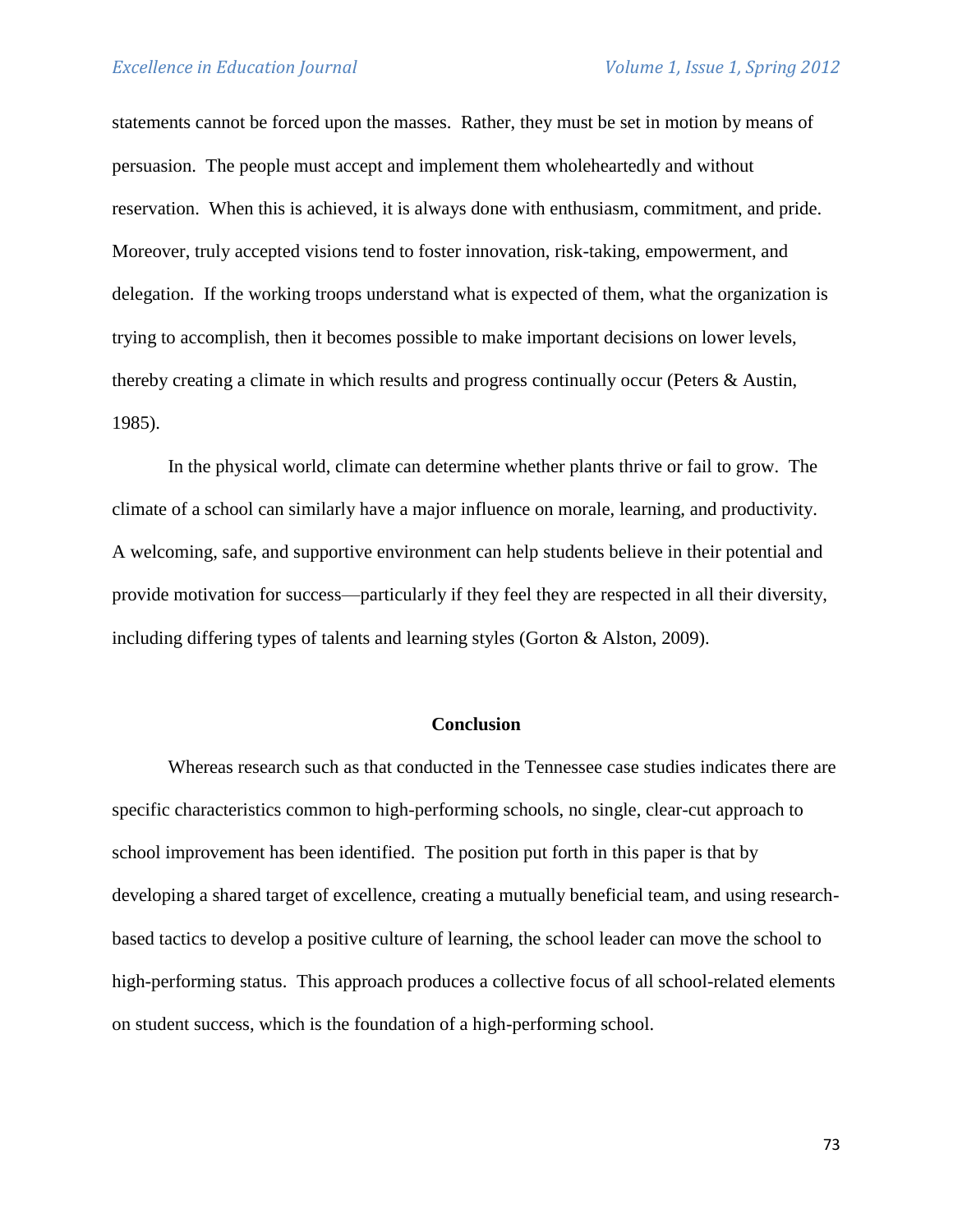### **References**

- Barth, R. (2002). The culture builder. *Educational Leadership, 59*(8), 6-11.
- Baumeister, R. & Leary, M. (1995). The need to belong: Desire for interpersonal attachments as a human motivation. *Psychological Bulletin*, 117(3), 497-529.
- Bell, A. & Smith, D. (2010). *Developing leadership abilities* (2<sup>nd</sup> Ed.). Boston, MA: Pearson.
- Blanch, M. (1989). *Culture as a control mechanism in school*. Ph.D. dissertation, University of Utah.
- Bolman, L. & Deal, T. (2006). *The wizard and the warrior: Leading with passion and power.* San Francisco, CA: Jossey-Bass.
- Buchanan, D. & Huczynski, A. (1997). *Organizational behavior, introductory text* (3rd Ed.). Upper Saddle River, NJ: Prentice Hall.
- Conley, D. (1993). *Roadmap to restructuring: Policies, practices and the emerging visions of schooling.* Eugene, OR: University of Oregon ERIC Clearinghouse on Educational Management.
- Covey, S. (1990a). *Principle-centered leadership*. New York, NY: Simon and Schuster.
- Covey, S. (2004). *The 7 habits of highly effective people: Powerful lessons in personal change.* New York, NY: Free Press, Simon and Schuster.
- Craig, J., Butler, A, Cairo, L., Wood, C., Gilchrist, C., Holloway, J., Williams, S., & Moats, S. (2005, December). *A case study of six high-performing schools in Tennessee.* Retrieved from http://www.edvantia.org/products/pdf/TN\_High\_Performers.pdf.

Fullan, M. (2002). The change leader. *Educational Leadership, 58*(9), 6-10.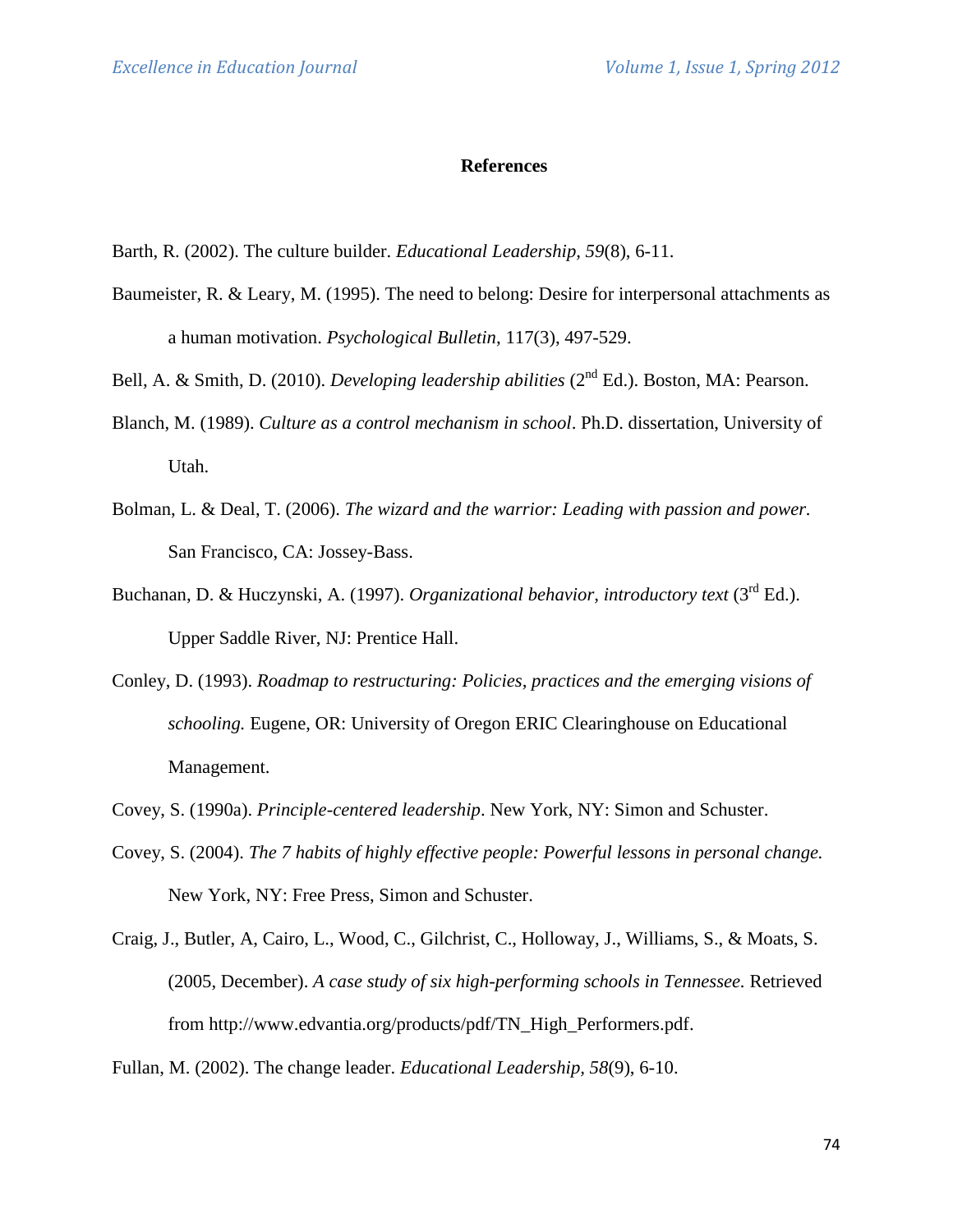- Fullan, M. (2003). *The moral imperative of school leadership*. Thousand Oaks, CA: Corwin Press.
- Glatthorn, A. & Jailall, J. (2009). *The principal as curriculum leader: Shaping what is taught and tested*. Thousand Oaks, CA: Corwin Press.
- Glickman, C. (1991). Pretending not to know what we know. *Educational Leadership, 12*(4), 125-128.
- Goldman, P., Dunlap, D., & Conley, D. (1993). Facilitative power and non-standardized solutions to school site restructuring. *Educational Administration Quarterly, 29*, 69-92.
- Goleman, D. (2006). *Emotional intelligence: Why it can be more than IQ* (10<sup>th</sup> Ed.). New York, NY: Bantam Dell.
- Goleman, D., Boyatzis, R. & McKee, A. (2004). *Primal leadership: Realizing the power of emotional intelligence.* Boston, MA: Harvard Business School Press.
- Gorton, R. & Alston, J. (2009). *School leadership and administration*. Boston, MA: McGraw-Hill.
- Handy, C. (1996). *Beyond certainty: The changing worlds of organizations*. Cambridge, MA: Harvard Business School Press.
- Hesselbein, F. & Cohen, P. (Eds.). (1999). *Leader to Leader*. New York, NY: Drucker Foundation.
- Hoerr, T. (2005). *The art of school leadership*. Alexandria, VA: Association for Supervision and Curriculum Development.
- Huitt, W. (2007). Maslow's hierarchy of needs. *Educational Psychology Interactive*. Valdosta, GA: Valdosta State University. Retrieved December 2, 2011 from, [http://www.edpsycinteractive.org/topics/regsys/maslow.html.](http://www.edpsycinteractive.org/topics/regsys/maslow.html)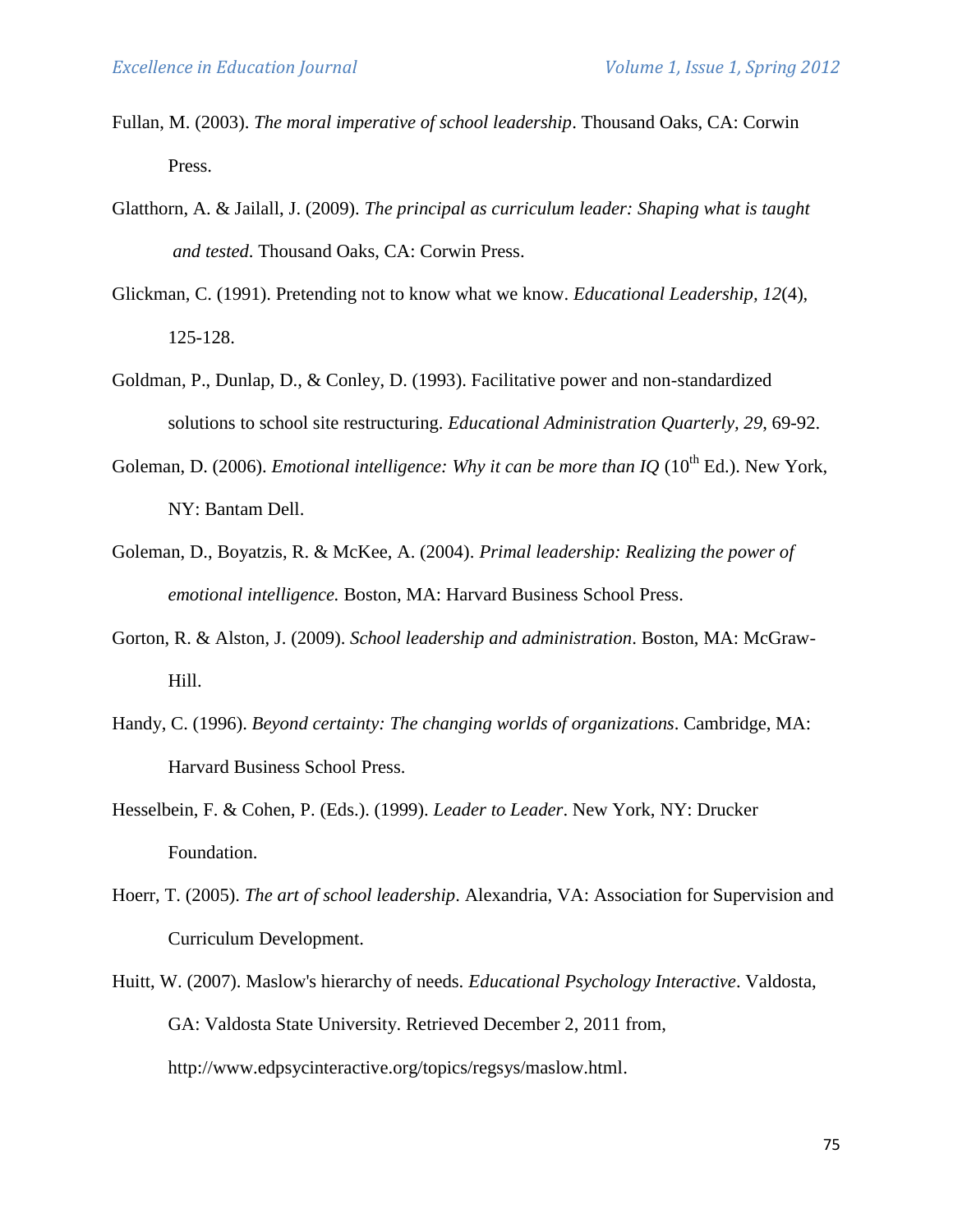- Iannaccone, L. & Jamgochian, R. (1985, May). *High performing curriculum and instructional leadership in the climate of excellence*. National Association of Secondary School Principals Bulletin, 28-35.
- Kaltman, A. (1998). *Cigars, whiskey, and winning: Leadership lessons from General Ulysses S. Grant*. Paramus, NJ: Prentice Hall Press.
- Kouzes, J. & Posner, B. (2003). *The leadership challenge workbook*. San Francisco, CA: Jossey-Bass.
- Murphy, J. & Seashore Louis, K. (1994). *Reshaping the principalship: Insights from transformational reform efforts*. Thousand Oaks, CA: Corwin Press.
- Patterson, J. & Kelleher, P. (2005). *Resilient school leaders: Strategies for turning adversity into achievement*. Alexandria, VA: Association for Supervision and Curriculum Development.
- Peters, T. & Austin, N. (1985). *A passion for excellence*. New York, NY: Random House.
- Phillips, D. (1992). *Lincoln on leadership: Executive strategies for tough times*. New York, NY: Warner Books.
- Purkey, S. & Smith, M. (1982). *Too soon to cheer? Synthesis of research on effective schools. Educational Leadership, 40*(3), 64-69.
- Reeves, D. (2009). *Leading change in your school: How to conquer myths, build commitment, and get results*. Alexandria, VA: Association for Supervision and Curriculum Development.
- Riggio, R, Murphy, S, & Pirozzolo, F. (2002). *Multiple intelligences and leadership*. Mahwah, NJ: Erlbaum Associates, Inc.